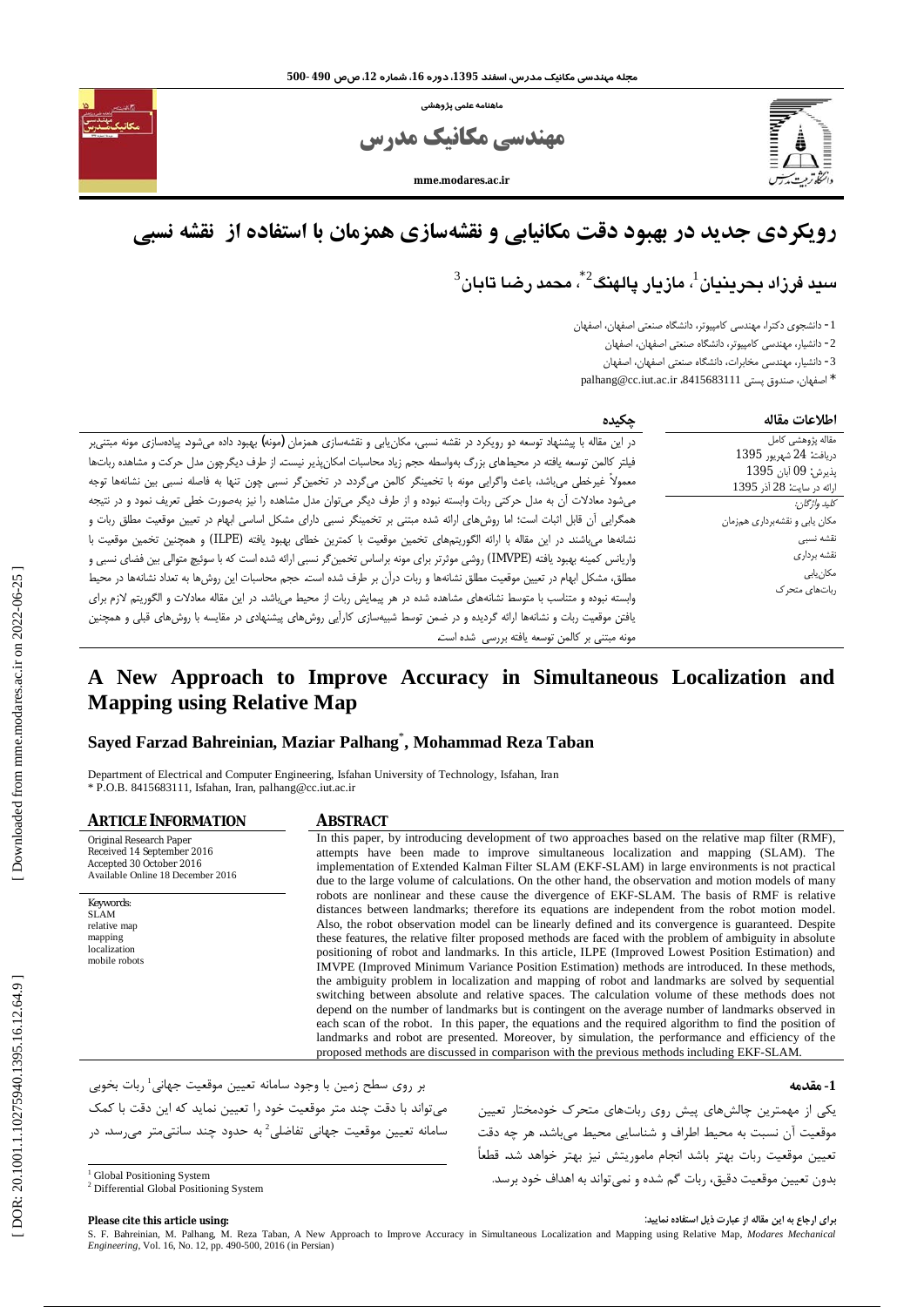محیطهای ناشناختهای که سیگنال تعیین موقعیت ماهوارهای ضعیف است رباتها میبایستی با استفاده از حسگرهای بینایی و پویشگر لیزری و سایر حسگرهای نصب شده بر روی ربات مانند سرعتسنج، شتابسنج و قطبنما محیط اطراف و جابجایی ربات را شناسایی نموده و با استفاده از تکنیکهای مکان یابی و نقشهبرداری همزمان (مونه) به تعیین موقعیت ربات و نقشهسازی محيط بيردازند. در روش مونه، ربات بدون اطلاعات اوليه و تنها با استفاده از حسگرهای خود محیط را شناسایی کرده و از آن نقشهبرداری می کند و از این اطلاعات بهطور همزمان براى بهدست آوردن موقعيت خود نيز استفاده می نماید؛ در واقع ربات مرجع تعیین موقعیت خود که نقشه است را نیز میسازد و بهمرور زمان دقت نقشه و تعیین موقعیت را میتواند افزایش دهد [1]. همگرایی تخمین موقعیت ربات و نشانهها توسط مونه مبتنی بر فيلتر كالمن ثابت شده است [2]؛ اما اين اثبات براساس فرضها و شرايط غیرعملی بنا شده است. در این روش مونه وقتی همگرا میشود که مدل حر کت ربات و مدل مشاهده آن خطی باشند؛ این در صورتی است که معمولاً این دو مدل در رباتها غیرخطی هستند. این مشکل باعث واگرایی مونه معمول بخصوص در محیطهای بزرگ میشود [4.3].

یکی از چالش های بزرگ مونه حجم محاسبات زیاد برای محیطهای بزرگ با توجه به محدودیت انرژی و قدرت محاسباتی رباتها میباشد. در این محیطها بهواسطه زیاد بودن تعداد ویژگیها و بزرگ شدن ماتریس کوواریانس حالت سیستم، حجم محاسبات روشهای معمول مونه بهسرعت زیاد میشود؛ لذا معمولاً محققین به سمت روشهای دیگر برای کاهش حجم محاسبات روی میآورند که این روشها خود انواع گوناگون دارد. در برخی نقشه به چند زیرنقشه با نشانههای محدود تقسیم میشود تا ماتریس کوواریانس نمونهها به ابعاد دلخواه کمتری کاهش یابد و سپس سعی میکنند بین این زیر نقشهها انطابق مناسب ايجاد شود [6،5]. در ايدهاي ديگر معادلات حالت مونه به فرم ماتریس اطلاعات نمایش داده شده و برخی از ارتباطات ضعیف بین نشانهها صفر میشود. در این حالت ماتریس همبستگی به سمت یک ماتریس خلوت كه محاسبات آن كمتر است ميل مي كند [8،7]. گاهي ديناميک غيرخطي و پیچیده رباتها، محققین را به ناچار بهسمت تخمین گر ذرهای با حجم محاسبات بالا [9] و يا نوع تغيير يافته آن، مونه سريع<sup>1</sup> سوق مي<هد [10].

در تمام روشهای ذکر شده از موقعیت مطلق نشانهها برای تعیین موقعیت ربات و نقشهسازی استفاده شده است. لذا به این روشها معمولاً مونه مبتني بر تخمين گر مطلق<sup>2</sup> گفته مي شود. استفاده از فاصله نسبي بين نشانهها بجای موقعیت آنها برای مونه، میتواند خیلی موثر واقع شود؛ چون که مدل حرکت و مشاهده در تخمینگر نقشه نسبی<sup>3</sup> میتواند نسبت به بردار حالت خطی باشد و این باعث همگرایی آن میگردد. از طرف دیگر تخمین گر نقشه مطلق به خطای حسگرهای حرکتی ربات و همچنین سینماتیک ربات وابسته است؛ در صورتیکه روش مبتنی برتخمین فاصله نسبی نشانهها<sup>4</sup>و یا تخمین گر نقشه نسبی می تواند مستقل از حرکت ربات باشد. شوربا برای اولین بار پیشنهاد مونه با تخمینگر نسبی را مطرح نمود [14،13]. در این تخمین ًر از اطلاعات نسبی بین نشانهها مانند فاصله نسبی بین دو به دوی آنها و زاویه بین هر سه نشانه استفاده شده است. او از این ویژگیهای نسبی منحصربهفرد جهت استخراج موقعيت ربات و نقشه نسبي نشانهها با كمك تخمين گر كالمن استفاده نمود. بعداً كار مشابهي نيز توسط دين و همكارش ارائه گرديد [15].

این دو روش بهینه نیستند چون که همبستگی بین نشانهها در آنها در نظر گرفته نشده است [16]. نیومن تخمین۶ر نسبی را با استفاده از حسگر زاویه ربات شرح و بسط بیشتری داد [18،17]. او ثابت کرد که نقشه نسبی همگرا خواهد شد و خطای آن در نهایت به سمت صفر میل خواهد نمود؛ اما اگر از آن برای رسیدن به نقشه مطلق و موقعیت ربات استفاده شود به سبب وجود مسیرهای متعدد، موقعیتهای متعددی برای هر نشانه بهدست می آید. این مسئله باعث ابهام در نقشه نهایی و تعیین موقعیت ربات میگردد. او راهکار GPF<sup>5</sup> را برای حل مشکل ابهام در نقشه مطلق ارائه کرد. در واقع او برای تخمین موقعیت ربات و نشانهها، از دو تخمین گر نقشه نسبی وGPF بصورت متوالی استفاده نمود. در این روش با استفاده از تبدیلهای خطی روی نقشه نسبی، یک فضای جدیدی از نشانهها ایجاد میگردد که در آن برای رسیدن به موقعیت مطلق هر نشانه فقط یک مسیر وجود دارد و لذا دیگر ابهامی در تعيين موقعيت نشانهها و ربات بهوجود نمي آيد. اين روش بهواسطه محاسبات تبدیل های خطی GPF دارای حجم محاسبات بالایی است.

مارتینلی و همکارانش بدون استفاده از قطبنما و با در نظر گرفتن المانهایی مانند روش شوربا و با به کاربردن تخمین گر کالمن، نقشه نسبی را تخمين زدند [19،16]. بهواسطه نوع المانهاي انتخابي، آنها براي رسيدن به موقعیت مطلق نشانهها، فرض کردهاند که در هر مشاهده حداقل سه نشانه باید دیده شود. در این روش همبستگی بین نشانهها بهصورت محلی و برای هر پیمایش ربات از محیط در نظر گرفته شده است. در واقع آنها ماتریس كوواريانس نشانهها را بهصورت بلوكي قطري (شبه قطري) فرض كردهاند. آنها درادامه کار قبلی، در پیشنهاد جدیدی تبدیل های خطی GPF را با کار قبلی خود ترکیب نموده و تلاش نمودند تا همبستگی بین ماتریس کوواریانس هر پیمایش ربات را، توسط تبدیلهای خطی GPF بنوعی در نظر بگیرند تا نقشه نسبي سازگارتري بهدست آورند [20].

لیو و همکارانش در یک پیادهسازی ترکیبی بین نقشه نسبی و مونه مبتنی بر EKF و با استفاده از یک دوربین تک رنگ توانستند حجم محاسبات مونه را تا حد قابل قبولی پایین بیاورند اما کارآیی این روش نسبت به مونه معمول چندان بهبودي پيدا نكرد [21].

در روشهای مبتنی بر نقشه نسبی ارائه شده چون برای کاهش حجم محاسبات، ماتریس کوواریانس حالات نسبی را قطری فرض می کنند سازگاری لازم بین نقشه نسبی و نقشه مطلق بهوجود نمیآید؛ لذا دراین روشها سعی شده با کمک تکنیک GPF و یا ترکیب آن با همبستگی محلی این سازگاری ایجاد شود. اخیراً برای ایجاد سازگاری بین نقشه نسبی نشانهها و موقعیت مطلق آنها و ربات، روشهایی مبتنی بر تخمین موقعیت با کمترین خطا و تخمین موقعیت براساس واریانس کمینه  $\text{MVPE}^7$  ارائه شده است IPE [22]. این روشها حجم محاسباتشان کمتر از روشهای قبلی است چون نه به محاسبات تبدیل های خطی GPF و نه به محاسبه ماتریس کوواریانس محلی نیاز دارند. در این روشها مانند [17] از حسگر مناسب برای بدست آوردن زاویه ربات استفاده شده است و این باعث گشته که برای رسیدن به موقعیت مطلق ربات و نشانهها برخلاف [16] نیاز به حداقل سه نشانه نباشد و با وجود یک نشانه در محیط نیز بتوان مونه را دنبال نمود.

در این مقاله، با بهبود روشهای LPE و MVPE دو روش ILPE<sup>8</sup> و

DOR: 20.1001.1.10275940.1395.16.12.64.9

 $\frac{1}{2}$  Fact SI AM

<sup>&</sup>lt;sup>2</sup> Absolute Map Filter (AMF)

Relative Map Filter (RMF)  $4$  Relative Filter (RF)

<sup>&</sup>lt;sup>5</sup> Geometric Projection Filter

<sup>&</sup>lt;sup>6</sup> Lowest Position Estimation

Minimum Variance Position Estimation <sup>8</sup> Improved Lower position Estimation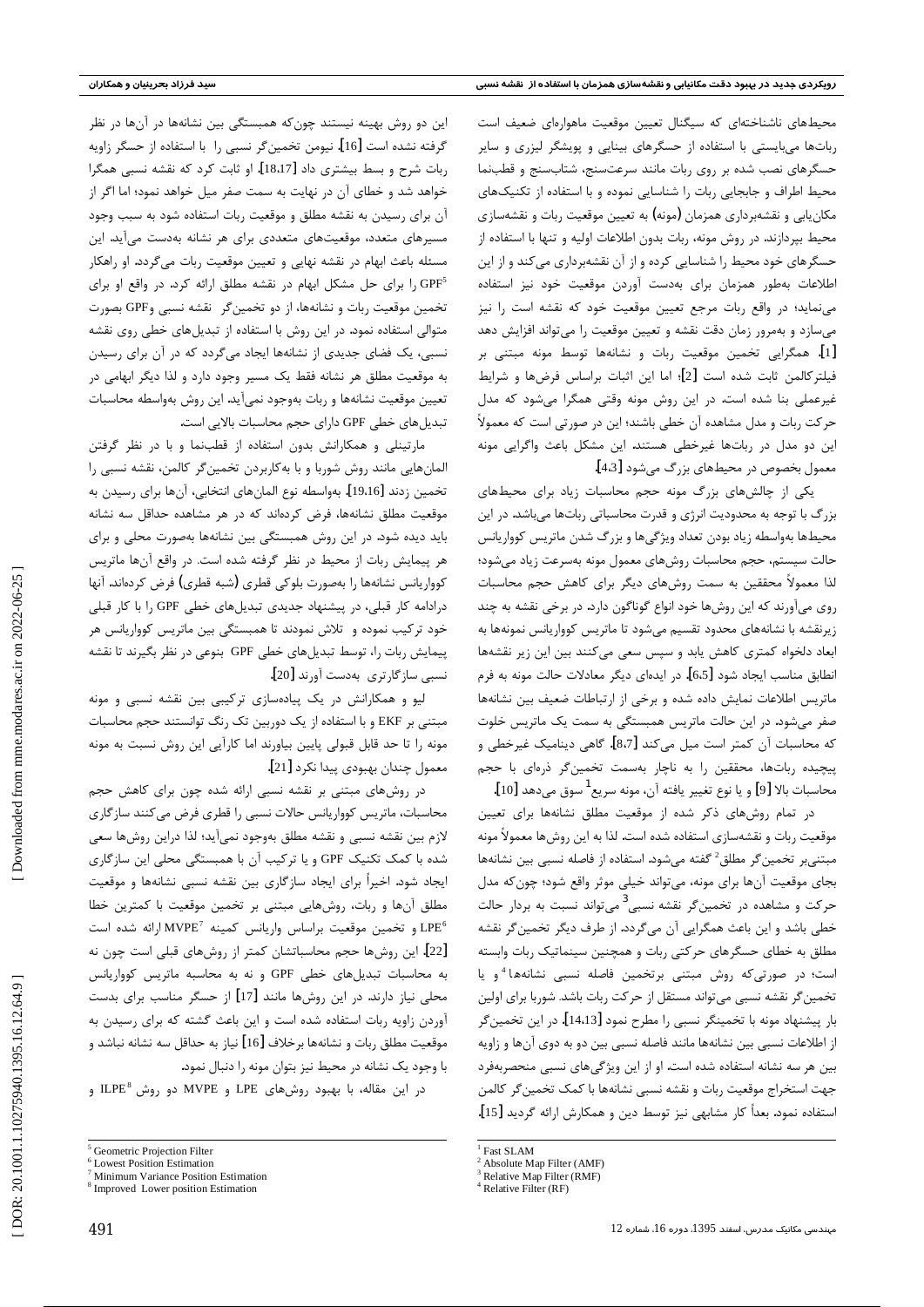<sup>1</sup>MVPE برای مونه با نقشه نسبی ارائه شده است که عملکرد و کارآیی بهتری نسبت به روشهای قبلی داشته و در ضمن عملکرد این روشها نسبت به یکدیگر و نسبت به EKF-SLAM بهعنوان نماینده روشهای مبتنی بر مونه مطلق در چند محیط تست نسبتاً بزرگ بررسی شده است.

در روشهای مونه مطلق که دارای تخمینگر برخط هستند، آنهایی که حجم محاسبات کمتری نسبت به روش EKF دارند، معمولاً خطای بیشتری دارند و برعکس آنهایی که دقت بهتری نسبت به EKF دارند، حجم محاسباتشان بیشتر است [12،11،7]. این نکته درباره یکی از جدیدترین روشهای برخط یعنی مونه سریه بدون ردیابی<sup>2</sup>نیز صادق است [23، 24]. لذا انتخاب مونه مبتنى برEKF بهعنوان نماينده روشهاى مونه مطلق، انتخاب یک روش میانه میباشد.

در ادامه این مقاله در بخش 2 ابتدا به شرح تخمین گر نسبی پرداخته میشود و در آن ارتباط بین نقشه نسبی و مطلق بررسی و مسئله ابهام در آن توضیح داده میشود. در بخش 3 رویکرد جدید در مونه نسبی مطرح میگردد. در این قسمت الگوریتم و پیادهسازی روش جدید همراه با جزئیات معادلات ارائه شده و شیوه محاسبه خطا برای حالتهای سیستم شرح داده میشود. در انتهای این بخش روشهای بهبود یافته ILPE و IMVPE ارائه می گردند. در بخش 4 با شبیهسازی سعی میگردد مزایا و معایب این کار جدید در نقشه نسبی با روشهای قبلی و مونه معمولی مبتنیبر EKF ارائه گردد. در بخش 5 به ارزیابی روشهای پیشنهادی جدید پرداخته خواهد شد.

#### 2- نقشه نسبي

معمولاً فرض برآن است که درمحیط پیرامون ربات نشانههایی ثابت و قابل مشاهده وجود دارند (هر چند در حالت خاص نشانهها می توانند متحرک باشند ولي در اينجا فرض بر ثابت بودن نشانه مي باشد). اگر در محيط هيچ نشانهای نباشد ربات چارهای ندارد که با استفاده از حسگرهای حرکتی مانند انکودر ویا شتابسنجها موقعیت خود را محاسبه نماید که قطعاً این موقعیت با خطای افزایشی روبرو خواهد بود؛ اما با مشاهده نشانهها، ثابت شده که بواسطه محاسبه موقعیت ربات نسبت به آنها و با استفاده از همبستگی بین ربات و نشانهها خطای تعیین موقعیت ربات و نشانهها میتواند کاهش پیدا کند و در بینهایت به یک حداقلی میرسد که این مقدار حداقلی برابر خطای تعيين موقعيت اولين نشانه مشاهده شده با حسگرهاي حركتي ميباشد [17]. در تمام روشهای پیادهسازی مونه مطلق در محیطهای ناشناخته که تا کنون مطرح شدهاند همواره نیاز به معادله سینماتیک حرکت ربات بوده است زیرا اگر نقطه شروع حركت ربات مبداء مختصات فرض شود، براى دانستن موقعیت مطلق ربات و نشانهها لازم است موقعیت ربات را توسط معادلات حرکتی آن و حسگرهای مربوطه محاسبه نمود؛ اما در جاهایی که نشانهای قابل مشاهده در محیط وجود داشته باشد می توان بجای محاسبه موقعیت مطلق نشانهها فاصله بردارى بين دو نشانه را محاسبه نمود. اين فاصله وابسته به موقعیت ربات و در نتیجه معادله سینماتیک ربات نمیباشد و در نهایت می توان با فرض وجود نشانه كافی در محيط، با الگوريتم مناسبی به نقشه نشانهها و موقعیت ربات نیز دست یافت.

اگر فرض شود که ربات دارای حسگرهایی مانند سونار، لیزر و یا رادار باشد که زاویه و برد نشانه را نسبت به ربات اندازهگیری کنند؛ همچنین اگر ربات دارای حسگر اندازهگیر زاویه ربات نیز باشد بر این اساس معادلات

- $l_1 = [x_1 \ y_1]^T$  موقعیت دو نشانه  $l_1 = [x_1 \ y_2]^T$  و  $l_2 = [x_2 \ y_2]^T$  و امی توان بر اساس "شكل 1" و موقعيت ربات "[ $x_r$  7.  $x_r$ ] به صورت زير نوشت:  $l_1 = \begin{bmatrix} x_r \\ y_r \end{bmatrix} + \begin{bmatrix} r_1 \cos(\theta_r + \alpha_1) \\ r_1 \sin(\theta_r + \alpha_1) \end{bmatrix}$
- $l_2 = \begin{bmatrix} x_r \\ y_r \end{bmatrix} + \begin{bmatrix} r_2 \cos(\theta_r + \alpha_2) \\ r_2 \sin(\theta_r + \alpha_2) \end{bmatrix}$  $(1)$

 $\alpha_1$  كه در آن  $r_1$ ،  $r_2$  بهترتيب فاصله ربات از دو نشانه  $l_1$  و  $l_2$  و  $\alpha_1$ ،  $\alpha_2$  زاويه دید ربات از آن دو نشانه نسبت به راستای محور افقی ربات و  $\theta_{\rm r}$  زاویه بین راستای محور ربات نسبت به محور x میباشند که براحتی براساس مقدار حسگر زاویه قابل محاسبه است. لازم به یادآوری است که ربات در مشاهده نشانهها، آن نشانهای که زیر محور افقی ربات قرار دارد را با زاویه منفی شناسایی می کند. بنابراین اختلاف موقعیت دو نشانه  $l_1$ و  $l_2$ را می توان به شكل زير نوشت:

 $l_{\rm r(1,2)} = l_2 - l_1 =$  $\begin{bmatrix} x_2 - x_1 \\ y_2 - y_1 \end{bmatrix} = \begin{bmatrix} r_2 \cos(\theta_r + \alpha_2) \\ r_2 \sin(\theta_r + \alpha_2) \end{bmatrix} - \begin{bmatrix} r_1 \cos(\theta_r + \alpha_1) \\ r_1 \sin(\theta_r + \alpha_1) \end{bmatrix}$  $(2)$ همان گونه که از رابطه (2) مشاهده میشود بردار تفاضل دو نشانه  $l_1$  و  $l_2$  به  $\alpha_1$   $\alpha_2$   $\alpha_1$  وقعیت ربات وابسته نبوده و فقط به مشاهدات ربات از نشانه ها  $\alpha_1$ و زاویه ربات در  $\theta_{\rm r}$  وابسته میباشد. اگر ربات بتواند در تمام طول مسیر  $\alpha_2$  ، خود همواره بجای نگاه مطلق به نشانهها، به فاصله نسبی آنها نگاه کند، دیگر نیازی به مختصات ربات و سینماتیک آن نخواهد داشت.

در مونه نسبی، هدف تخمین نقشه نسبی دقیق با استفاده از مشاهده فاصله نسبی نشانهها و نهایتاً رسیدن به موقعیت ربات و نشانهها میباشد. برای رسیدن به نقشه نسبی دقیق لازم است اثر نویز مشاهده را تا حد ممکن کاهش داد. این کار در مشاهده مجدد نشانهها و با استفاده از تخمین گر کالمن صورت می پذیرد. در ادامه مدل مناسب برای بردار حالت و معادلات كالمن جهت كاهش نويز و بهبود نقشه نسبي شرح داده ميشود.

#### 2 -1- بررسی معادلات تخمینگر نسبی

در تخمینگر نسبی، هدف رسیدن به یک نقشه نسبی از نشانهها می باشد؛ لذا لازم است بردار حالت سیستم بگونهای تعریف شود که اطلاعات لازم برای ساخت نقشه نسبی را در برداشته باشد. می توان در حالتی که N نشانه در محیط وجود دارد بردار حالت سیستم را با بردار (3) نشان داد:

$$
= [l_{r(1,2)} \quad l_{r(1,3)} \quad \dots \quad l_{r(i,j)} \quad \dots \quad l_{r(N-1,N-2)} \quad l_{r(N-1,N)}]^{T}
$$
\n(3)



**Fig. 1** Observation of two landmarks  $l_1$  and  $l_2$  by a robot  $l_2$  شکل 1 مشاهده دو نشانه  $l_1$  و  $l_2$  توسط یک ربات

 $\frac{1}{2}$  Improved Minimum Variance Position Estimation  $\frac{2}{2}$  Unscented Fast SLAM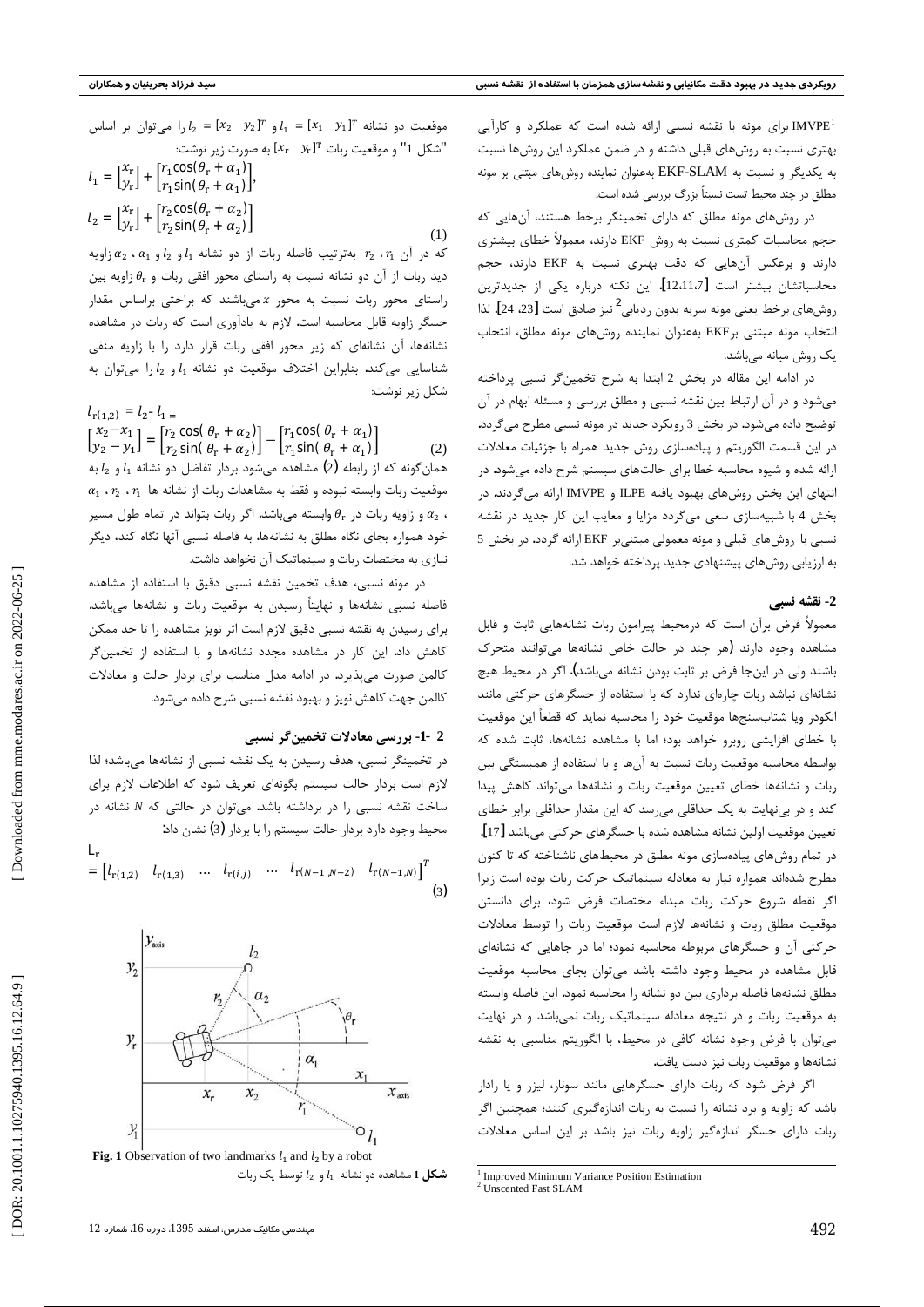طول بردار حالت در بدترین حالت که تمام نشانههای محیط همزمان مشاهده شوند حداکثر (1 – N \* (N – 1) است. اما باید توجه داشت که در واقع هیچگاه این بدترین حالت اتفاق نمی|فتد مگر آنکه محیط حرکت ربات خیلی کوچک باشد. اگر اطلاعات دقیق عناصر Lr⊾در دسترس باشد میتوان نقشه نسبی مانند "شكل 2" را با استفاده از آن اطلاعات ترسيم نمود. هدف از تخمين گر نسبی تخمین مطلوب یالها برای رسیدن به یک نقشه نسبی با کمترین خطا مے باشد.

در مونه نسبی نیز مانند مونه مطلق فرض بر ثابت بودن نشانهها است؛ لذا برای بروزرسانی بردار حالت فاصله نسبی بین نشانهها <sub>■</sub>∎با استفاده از تخمینگر کالمن، مدلهای حرکت سیستم و مشاهده نسبی بهصورت زیر ارائه مىشود:

$$
L_{\mathbf{r}}(\mathbf{k} + \mathbf{1}) = \mathbf{L}_{\mathbf{r}}(\mathbf{k}) \tag{4}
$$

 $(5)$ 

$$
\mathbf{z}_{r}(k) = \mathbf{H}_{r}(k)\mathbf{L}_{r}(k) + \omega_{r}(k)
$$

 $\mathbf{H}_{\rm r}$  در این روابط  $\omega_{\rm r}$  نویز ناشی از مشاهده نسبی  $\mathbf{z}_{\rm r}$ و ماتریس  $\mathbf{H}_{\rm r}$  ماتریس مشاهده بردار حالت نسبي L<sub>r</sub> مي باشند. ملاحظه مي شود مدل حركت سيستم نسبت به بردار حالت سیستم  $\mathbf{L}_\mathrm{r}(k)$  کاملاً خطی بوده و نویز آن نیز صفر (4) است. این نوع مدل در بسیاری از مسائلی که با تخمین گر کالمن حل میشوند مرسوم است. البته مدل مشاهده در اینجا خطی فرض شده که در حالت کلی می تواند غیرخطی باشد؛ اما در ادامه با فرض کوچک بودن نویز حسگرهای مشاهده، خطی بودن  $\mathsf{z}_\mathrm{r}$  ثابت میشود.

باید توجه داشت که در تخمینگر نسبی تا مشاهده جدیدی صورت نگیرد بردار حالت و ماتریس کوواریانس آن تغییر پیدا نکرده و بهبودی در آنها صورت نمی پذیرد. اما وقتی یک مشاهده جدید رویت میشود، باید دو و **11 + 4 + 0) Fr**(k + 1 + 0) و Pr(k + 1 + x) بعني تخمين بردار حالت و کوواریانس آن بروزرسانی گردد؛ لذا مطابق معادلات تخمین کالمن، بروز رسانی دو مقدار فوق را میتوان بهصورت (6) و (7) نوشت:

 $\hat{\mathbf{L}}_{\rm r}(k + 1|k + 1) = \hat{\mathbf{L}}_{\rm r}(k|k) + \mathbf{W}_{\rm r}(k + 1) [\mathbf{z}_{\rm r(i,j)}(k + 1)]$  $-2(k+1)$  $(6)$ 

 $P_r(k + 1|k + 1) = P_r(k|k) - W_r(k + 1) S_r(k) W_r^T(k + 1)$  $(7)$ 

در این روابط بهره فیلتر  $\mathbf{W}_{\rm r}$  و کوواریانس خطای مشاهدات  $\mathcal{S}_{\rm r}$  بصورت زیر محاسبه می شود :

 $W_r(k + 1) = P_r(k|k) H_r^T(k) S_r^{-1}(k)$  $(8)$  $S_r(k) = H_r(k)P_r(k|k) H_r^T(k) + Q_r(k+1)$  $(9)$ 

که در آن ، $\mathbf{Q}_\mathrm{r}$  ماتریس کوواریانس نویز مشاهده نسبی  $\mathbf{\mathcal{Q}}_\mathrm{r}$  میباشد. لازم  $k$  به ذکر است که  $\mathbf{f}_r(k|k)$ نشاندهنده تخمین بردار حالت در مرحله مشروط بر مشاهدات تا مرحله k میباشد.



Fig. 2 A relative map with relative distances of landmarks  $l_{r(1,2)}, l_{r(1,3)}$  $l_{\mathbf{r}(3,2)}, \ldots, l_{\mathbf{r}(i,j)}$  and  $l_1, l_2, \ldots, l_i, l_j$  landmarks. شکل 2 نقشه نسبی با فواصل نسبی  $l_{\mathbf{r(1,2)}}$ ،  $l_{\mathbf{r(1,2)}}$ ،  $l_{\mathbf{r(1,3)}}$ ، اس و نشانههای  $l_i$ ,  $l_i$ ,  $l_2$ ,  $l_1$ 

اگر مشاهده نسبی دو به دوی نشانهها را مستقل از هم فرض کنیم، با توجه به این استقلال، ماتریس کوواریانس تخمین حالت  $\mathbf{P}_r \mathbf{G}$  بهصورت قطری درمیآید. با قطری بودن Pr در بروزرسانی ماتریسهای حالت Lr و کوواریانس بعد از هر مشاهده فقط عنصرهای  $l_{\mathbf{r}(i,j)}$  و  $\mathbf{P}_{\mathbf{r}(i,j)}$  بروز میشوند و روی سایر  $\mathbf{P}_{\mathbf{r}}$ عناصر تغییری ایجاد نمی شود که در آن Pr(i, ) اشاره به عنصر سطر ilم و ستون *آ*ام ماتریس Pr (k |k) اشاره دارد. این مسئله سبب کاهش قابل توجه حجم محاسبات ماتریسی میشود. لذا می توان روابط ماتریسی (8) و (9) را برای هر درایه بهصورت (10) و (11) نوشت:

$$
\hat{l}_{\Gamma(i,j)}(k+1|k+1) = \hat{l}_{\Gamma(i,j)}(k|k) + W_{\Gamma(i,j)}(k+1)
$$
\n
$$
[\mathbf{Z}_{\Gamma(i,j)}(k+1) - \hat{\mathbf{Z}}_{\Gamma(i,j)}(k+1|k)]
$$
\n
$$
\mathbf{P}_{\Gamma(i,j)}(k+1|k+1) = \mathbf{P}_{\Gamma(i,j)}(k|k) - W_{\Gamma(i,j)}(k+1)
$$
\n
$$
\mathbf{S}_{\Gamma(i,j)}(k|k+1)
$$
\n(11)

 $(11)$ بهطوری که در آن:

$$
\mathbf{W}_{\Gamma(i,j)}(k+1) = \mathbf{P}_{\Gamma(i,j)}(k|k) \mathbf{H}_{\Gamma(i,j)}^{\mathrm{T}} \mathbf{S}_{\Gamma(i,j)}^{-1} \tag{12}
$$

$$
\mathbf{S}_{\mathrm{r}(i,j)} = \mathbf{H}_{\mathrm{r}(i,j)} \, \mathbf{P}_{\mathrm{r}(i,j)}(k \mid k) \, \mathbf{H}_{\mathrm{r}(i,j)}^{\mathrm{T}} + \mathbf{Q}_{\mathrm{r}(i,j)}(k+1) \tag{13}
$$

در واقع معادلات ماتریسی بروز رسانی بردار حالت مونه نسبی در قالب تعدادی معادله مستقل از هم که فقط روی المانهای مشخص عمل می کند در می آید که این معادلات مستقل بهصورت بلادرنگ قابل محاسبه هستند. با توجه به خطی بودن مدل حرکت و مشاهده تخمینگر نسبی، همگرایی نقشه نسبی که توسط معادلات بالا بهدست می آید در [17] ثابت شده است. مزیت اصلی مونه مبتنی بر تخمینگر نسبی بر مونه مبتنی بر تخمینگر مطلق در وجود اثبات همگرایی برای آن است.

برای بروزرسانی بردار حالت نسبی با استفاده از (10) و (11) نیاز به  $\mathbf{Q}_{\text{r}(i,j)}$  دانستن ماتریس مشاهده  $\mathbf{H}_{\text{r}}$  و ماتریس کوواریانس نویز مشاهده میباشد که در بخش بعدی به بررسی آن پرداخته میشود.

#### 2-2- مدل مشاهده و کوواریانس نویز مشاهده نسبی

در مونه نسبی هر مشاهده نسبی برابر با تفاضل مشاهده دو نشانه تعریف می شود و از طرف دیگر هر المان بردار حالت نیز برابر تفاضل موقعیت دو نشانه میباشد؛ لذا با توجه به رابطه (2) و "شكل 3" میتوان برای هر المان  $l_{\rm r(i,j)}$ بردار حالت نسبی  $l_{\rm r(i,j)}$  و مشاهده آن  $z_{\rm r(i,j)}$  روابط زیر را نوشت:

$$
l_{\mathbf{r}(i,j)} = l_j - l_i = \begin{bmatrix} r_j \cos \beta_j - r_i \cos \beta_i \\ r_j \sin \beta_j - r_i \sin \beta_i \end{bmatrix}
$$
(14)

$$
\mathbf{z}_{\mathbf{r}(i,j)} = \begin{bmatrix} r_j' \cos(\beta_j') - r_i' \cos(\beta_i') \\ r_j' \sin(\beta_j') - r_i' \sin(\beta_i') \end{bmatrix}
$$
(15)

 $\beta_i$  که در آنها  $r_i$  و  $r_i$  فاصله مستقیم ربات تا دو نشانه  $i$  و  $i$  و زوایای  $\beta_i$  و  $\beta_i$ زاویههای مشاهده نشانهها تا محور افق میباشند.  $\beta'_i$  ،  $\beta'_j$  ،  $\beta'_i$  و  $\beta'_i$  فواصل و زوایای اندازهگیری شده دو نشانه توسط حسگر مشاهده و حسگر زاویه ربات  $\omega_{\rm g}$ میباشند که اگر  $\omega_{\rm r}$ ،  $\omega_{\rm g}$ ، و  $\omega_{\rm g}$  نویز حسگرهای فوق در اندازهگیری  $r'_j = r_j + \omega_{rj}$  برد و زاویه دو نشانه تا محور افقی باشند میتوان روابط  $\beta_i = \beta_i + \omega_{\beta i}$ و  $\beta_i' = \beta_i + \omega_{\beta i}$  را بین پارامترهای بردار  $r_i' = r_i + \omega_{r_i}$ حالت و مشاهده نوشت. در صورتی که اندازه نویز کوچک باشد از مقایسه (14) و (15) میتوان به رابطه تقریبی زیر برای مدل مشاهده رسید:

$$
C_{\mathbf{r}}(\mathbf{t}_{i,j}) \cong l_{\mathbf{r}}(\mathbf{t}_{i,j}) + \omega_{\mathbf{r}}(\mathbf{t}_{i,j})
$$
\n(16)

که در آن  $\omega_{r(i,0)}$  نویز ناشی از مشاهده نسبی  $z_{r(i,0)}$  میباشد. از این رابطه میتوان نتیجه گرفت که ا = [ $\mathbf{H}_{r(i,j)}$ . داشتن بهره مشاهده واحد باعث ساده سازی معادلات بروزرسانی (10) و (11) میشود.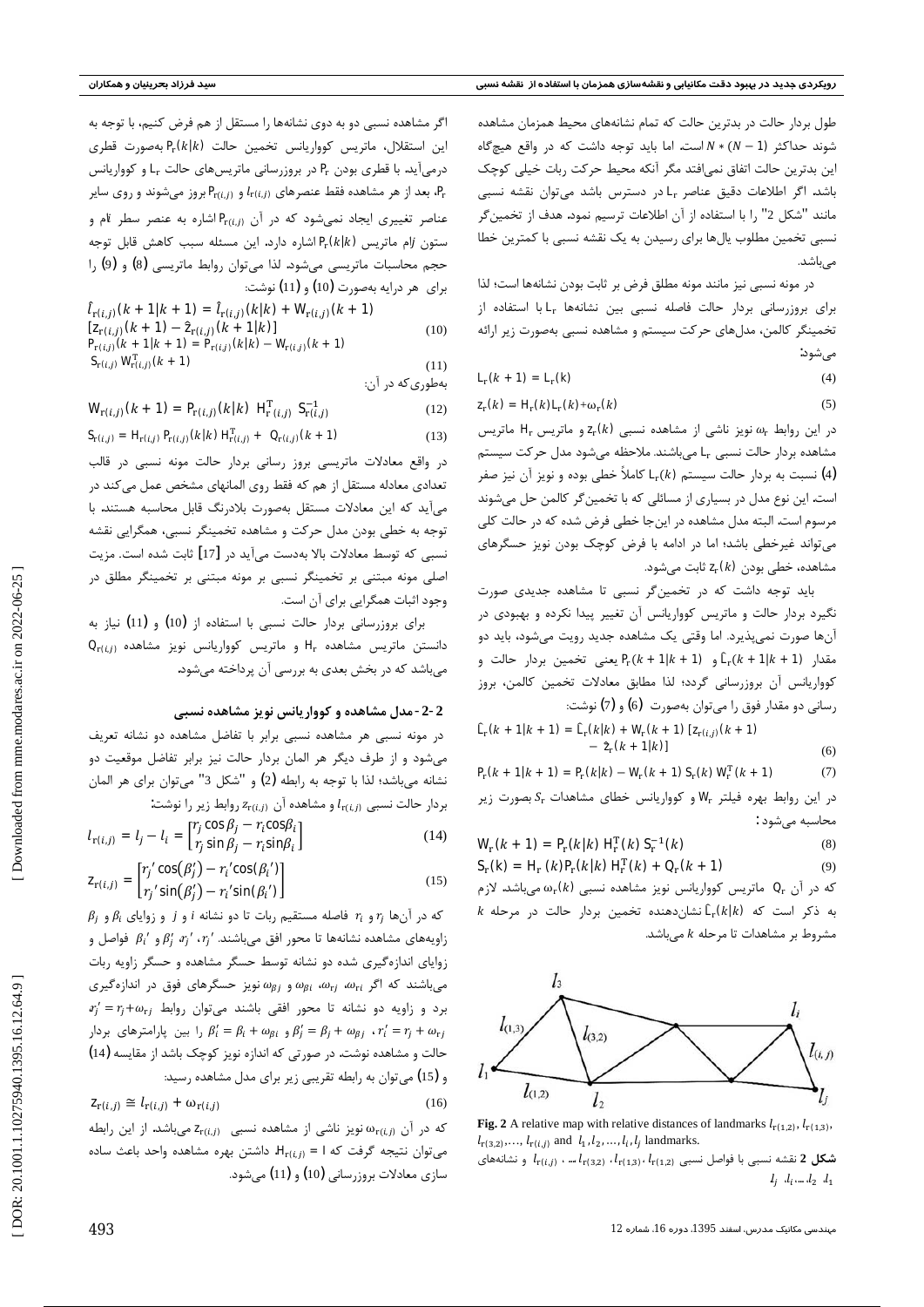

**Fig.3** Robot observation of two landmarks  $l_i$  and  $l_j$ .

 $l_i$  شکل 3 مشاهده دو نشانه  $l_i$  و  $l_i$  توسط ربات

 $\alpha_{r(i,j)}$ برای محاسبه ماتریس کوواریانس نویز مشاهده  $\alpha_{r(i,j)}$  باید توجه داشت که عدم قطعیت مدل مشاهده نسبی ناشی از عدم قطعیت اندازهگیری پارامترهای  $\beta_i$  و  $r_i$  و  $r_i$  و  $r_j$  میباشد. اگر فرض شود که این متغیرها دارای توزیع گوسی با واریانسهای به ترتیب  $\sigma_{h_l}^2$  ،  $\sigma_{h_l}^2$  و  $\sigma_{r_l}^2$  و متوسط صفر بوده  $\vartheta_{ij}$  و همگی مستقل از یکدیگر باشند، با در نظر گرفتن بردار واسطه  $\vartheta_{ij}$ میتوان ماتریس کوواریانس آن را بهصورت زیر نوشت:  $\left[r_{j} \ \beta_{j} \ r_{i} \ \beta_{i}\right]^{\mathrm{T}}$ 

$$
\mathbf{P}_{\theta_{i,j}} = \begin{bmatrix} \sigma_{r_j}^2 & \mathbf{0} & \mathbf{0} & \mathbf{0} \\ \mathbf{0} & \sigma_{\beta_j}^2 & \mathbf{0} & \mathbf{0} \\ \mathbf{0} & \mathbf{0} & \sigma_{r_i}^2 & \mathbf{0} \\ \mathbf{0} & \mathbf{0} & \mathbf{0} & \sigma_{\beta_i}^2 \end{bmatrix}
$$
 (17)

با توجه به ارتباط غیرخطی  $\mathbf{z}_{r(i,j)}$ با پارامترهای  $\beta_i$  و  $\beta_i$  و  $r_i$  و  $r_j$  که عدم قطعیت در آنها باعث عدم قطعیت در مشاهده نسبی شده است میتوان از ژاکوبین برای بدست آوردن  $\mathbf{P}_{\mathrm{r}(i,\mathbf{0})}$  استفاده نمود [25].

$$
\mathbf{z}_{\mathbf{r}(i,j)} = \mathbf{g}\left(\vartheta_{i,j}\right) = \begin{bmatrix} g_1(\mathbf{r}_j, \beta_j, r_i, \beta_i) \\ g_2(\mathbf{r}_j, \beta_j, r_i, \beta_i) \end{bmatrix} \n\Rightarrow \mathbf{Q}_{\mathbf{r}(i,j)} \cong \nabla \mathbf{g}_{\vartheta_{i,j}} \mathbf{P}_{\vartheta_{i,j}} \nabla \mathbf{g}_{\vartheta_{i,j}}^T
$$
\n(18)

$$
\nabla \mathbf{g}_{\theta_{i,j}} = \begin{bmatrix} \frac{\partial g_1}{\partial r_j} & \frac{\partial g_1}{\partial \beta_j} & \frac{\partial g_1}{\partial r_i} & \frac{\partial g_1}{\partial \beta_i} \\ \frac{\partial g_2}{\partial r_j} & \frac{\partial g_2}{\partial \beta_j} & \frac{\partial g_2}{\partial r_i} & \frac{\partial g_2}{\partial \beta_i} \end{bmatrix} = \begin{bmatrix} \cos \beta_i & \cos \beta_i & r_i \sin \beta_i \\ \cos \beta_j & -r_j \sin \beta_j & -\cos \beta_i & r_i \sin \beta_i \\ \sin \beta_i & r_i \cos \beta_i & -\sin \beta_i & -r_i \cos \beta_i \end{bmatrix}
$$

نتیجه این حاصل ضرب یک ماتریس 2×2 است که قاعدتاً درایههای قطری آن واریانس مولفههای نویز اندازهگیری تخمین موقعیت نسبی  $l_{r(i,j)}$ است. باید توجه داشت که ماتریس کوواریانس نویز مشاهده نسبی برخلاف مونه مطلق مقدار ثابتی نداشته و براساس مقادیر پارامترهای  $\beta_i$ و  $\beta_i$ و  $r_i$  و تغییر مى كند.

تا اینجا معادلات بروز رسانی فاصله نسبی جهت رسیدن به یک نقشه نسبی با خطای کم بررسی شد اما برای پیادهسازی مونه نیاز به داشتن موقعیت مطلق نشانهها و ربات میباشد. وجود ابهام در تبدیل نقشه نسبی به .<br>نقشه مطلق یک مشکل اساسی میباشد که در زیر بخش بعدی به بررسی آن پر داخته خواهد شد.

#### 2-3- ارتباط نقشه نسبي و مطلق

برای تبدیل نقشه مطلق L<sub>a</sub> به نقشه نسبی L<sub>r</sub> باید موقعیت رئوس در نقشه مطلق به طول یالها در نقشه نسبی تبدیل گردد. اگر فرض شود T ماتریس

انین انتقال باشد آن گاه برای یک نقشه مطلق با سه نشانه میتوان نوشت:  
\n
$$
\mathbf{T} \mathbf{L}_{a} \quad \mathbf{=} \mathbf{L}_{r}
$$
\n(20)  
\n
$$
\mathbf{L}_{r} = \begin{bmatrix} l_{r(1,2)} \\ l_{r(2,3)} \\ l_{r(3,1)} \end{bmatrix} = \begin{bmatrix} l_{2} - l_{1} \\ l_{3} - l_{2} \\ l_{1} - l_{3} \end{bmatrix}, \quad \mathbf{L}_{a} = \begin{bmatrix} l_{1} \\ l_{2} \\ l_{3} \end{bmatrix}
$$
\n(21)

در اینصورت ماتریس تبدیل T برابر است با :

$$
T = \begin{bmatrix} -1 & 1 & 0 \\ 0 & -1 & 1 \\ 1 & 0 & -1 \end{bmatrix}
$$
 (22)

که در آن ∎ماتریس همانی میباشد. مشاهده میشود نقشه نسبی فقط در خود، اطلاعات یال بین رئوس را دارد و هیچ مشخصاتی از موقعیت رئوس را حفظ نمی کند. مشکل در اینجا این است که برای بهدست آوردن نقشه مطلق از نقشه نسبی نمیتوان از وارون T استفاده کرد، چون معکوس پذیر نبوده و مرتبه آن کامل نیست. در عمل نیز اگر در یک نقشه که در آن فاصله برداری رئوس نسبت به هم معلوم است؛ اگر موقعیت مطلق یکی از رئوس مشخص شود بهراحتی می توان موقعیت بقیه راسها را نیز بهدست آورد. به عنوان مثال اگر در نقشه قبلی با سه نشانه زمینی، اگر موقعیت  $l_1 = l_0$  مشخص باشد می توان برای رسیدن به نقشه مطلق از رابطه (23) استفاده نمود :

$$
\begin{bmatrix} l_0 \\ l_0 + l_{\rm r(1,2)} \\ l_0 + l_{\rm r(1,2)} + l_{\rm r(2,3)} \end{bmatrix} = \begin{bmatrix} l_1 \\ l_2 \\ l_3 \end{bmatrix}
$$
 (23)

علاوه بر (23) به عنوان نمونه میتوان نقشه مطلق قبلی را از رابطه زیر نیز محاسبه نمود:

$$
\begin{bmatrix} l_0 \\ l_0 + l_{\rm r}(1,2) \\ l_0 - l_{\rm r}(3,1) \end{bmatrix} = \begin{bmatrix} l_1 \\ l_2 \\ l_3 \end{bmatrix}
$$
 (24)

اگر هیچ خطایی وجود نداشت هردو رابطه (23) و(24) یک جواب داشتند اما با وجود نویز مشاهده، جوابهای آنها متفاوت خواهد شد و همین مسئله باعث ابهام در موقعیت نشانهها میگردد. تعدد این مقادیر مختلف به تعداد فواصل نسبی موجود بین یک نشانه با سایر نشانهها بستگی دارد. بهدنبال این ابهام در موقعیت نشانه، ابهام در موقعیت ربات نیز بوجود میآید چون که در مونه نسبی موقعیت ربات براساس موقعیت نشانهها محاسبه می گردد.

ملاحظه شد که دسترسی به نقشه مطلق از روی نقشه نسبی با ابهام روبرو است. لذا در فصل بعدي الگوريتم مونه نسبي جديد بهبود يافته براي رسیدن به یک مونه بدون نیاز به سینماتیک ربات با حجم کم محاسبات و داشتن همزمان نقشه نسبی و مطلق بدون ابهام ارائه می گردد.

#### 3- بررسي مونه نسبي بهبود يافته

در تخمینگر نسبی با مشاهده فاصله نسبی بین نشانهها و معادلات (10) و (11) بردار حالت نسبی و عدم قطعیت هر عنصر آن قابل محاسبه هستند. اما در محیط عملیاتی آنچه برای ربات مهم است داشتن موقعیت مطلق ربات می باشد. در [22] الگوریتمی برای پیادهسازی مونه با تعیین موقعیت مطلق نشانهها و ربات بصورت پیوسته و متوالی بصورت همزمان با استخراج نقشه نسبی ارائه شده است. در این الگوریتم برای حل مشکل اصلی ابهام در تخمینگر نسبی در تعیین موقعیت مطلق ربات و نشانهها، دو روش LPE و MVPE پیشنهاد شده است. این دو روش در بخش بروزرسانی نشانههای تکراری دارای نقاط ضعفی هستند که در اینجا با بهبود آنها روشهای جدیدی ارائه میشوند. این بهینهسازی باعث گشته تا تعیین موقعیت نشانههای جدید و موقعیت ربات نیز بهدنبال اصلاح موقعیت نشانههای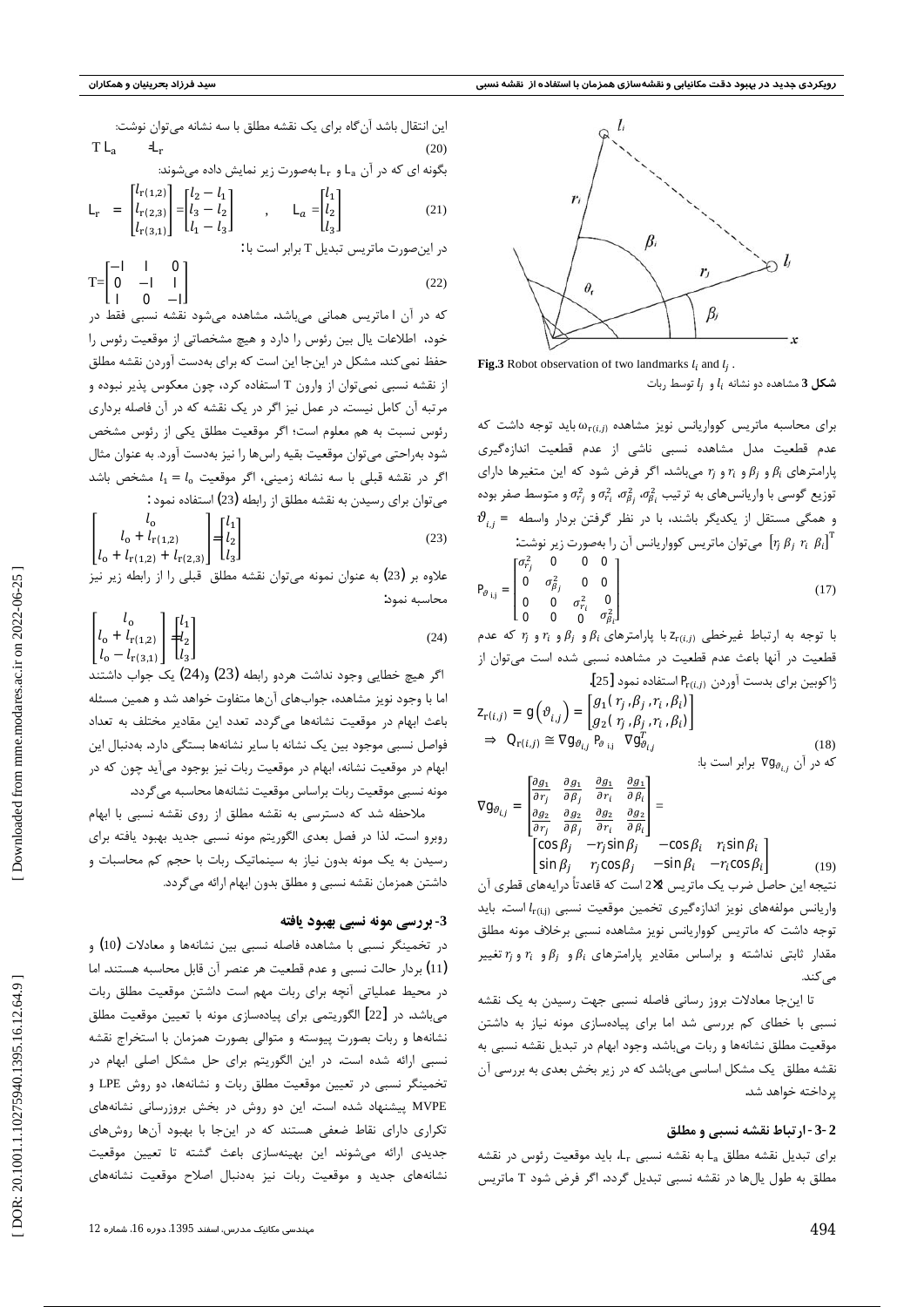تکراری بهبود یابند بهگونهای که کارآیی دو روش جدید بسیار بهتر از روشهای قبلی شده است.

الگوریتم اصلی براساس روشهای جدید ILPE و IMVPE بصورت زیر مىباشد:

- مشاهده اولین نشانهها (برای افزایش دقت موقعیت آنها می توان چند مرتبه مشاهده ,ا انجام داد ).
- محاسبه فاصله نسبى بين نشانههاى مشاهده شده اوليه وتعيين موقعیت نشانهها نسبت به ربات و تعیین خطا برای آنها.
- حركت ربات به جلو و مشاهده محيط و نشانهها و محاسبه فاصله نسبی بین دوبه دوی آنها و محاسبه خطا برای آنها.
- اضافه کردن نشانههای جدید به بردار حالت نسبی و محاسبه خطا براي آنها.
- بروزرسانی فاصله نسبی نشانههایی که قبلاً هم دیده شده بودند و بروزرساني خطا براي آنها.
- بروزرسانی موقعیت نشانههای تکراری و جدید براساس معیار كمترين خطا ILPE و يا روش IMVPE و بروزرساني خطا.
- محاسبه موقعیت ربات براساس موقعیت نشانهها براساس معیار كمترين خطا ILPE و يا روش IMVPE و بروزرساني خطا.
	- بر گشت به مرحله سوم و تکرار مراحل الگوریتم.

در تبدیل نقشه نسبی به مطلق ابهام وجود دارد. این ابهام در سه مرحله بوجود میآید، ابتدا در بروزرسانی موقعیت مطلق نشانههای قدیمی (تکراری) و سپس در تعیین موقعیت نشانههای جدید و در انتها در تعیین موقعیت ربات اثر می گذارد. این ابهام توسط روشهای ILPE و یا IMVPE بر طرف میشود. در اجراي اين الگوريتم براي تعيين معيار خطا در مراحل مختلف الگوريتم از واريانس فاصلههاى نسبى و موقعيت مطلق نشانهها استفاده مىشود. واريانس  $(11)$  فاصله نسبی  $\sigma_{\rm r(G_i)}^2$  از جمع عناصر روی قطراصلی ماتریس  $P_{\rm r(G_i)}$  در بهدست میآید. واریانس موقعیت مطلق جدید یک نشانه نیز براساس (2) از جمع واریانس نسبی بین دو نشانه و واریانس موقعیت مطلق نشانه دیگر قابل محاسىه است.

با کمک تخمینگر نسبی و الگوریتم پیشنهادی میتوان هم به نقشه نسبی و هم به نقشه مطلق نشانهها و موقعیت ربات رسید. این نقشهها با دو روش پیشنهادی ILPE وIMVPE بدون ابهام و منحصر بهفرد فراهم میشود که در ادامه به بررسی این روشها پرداخته میشود.

#### LPE -1-3 بهبود بافته (ILPE)

در الگوريتم مونه نسبي ارائه شده، ملاحظه شد كه بعد از هر مشاهده جديد از محیط، ابتدا موقعیت نشانههای تکراری بروزرسانی میشود و سپس براساس آن موقعیت نشانههای جدید و موقعیت ربات بدست میآید.

در روش LPE یک راه حل پیشنهادی برای جلوگیری از ابهام در نقشه مطلق ارائه شده است [22]. در این روش ابتدا بایستی فاصلههای نسبی و واریانس آنها براساس روابط (10) و (11) بروز گردد. سپس برای رفع ابهام در موقعیت نشانههای تکراری باید الگوریتم زیر اجرا شود:

- 1.  $\Pi$  = Set of re-observed landmark indexes.
- 2. while  $size(\Pi) > 1$
- 3.  $i =$  index of the landmark with highest variannce in  $\Pi$
- $\overline{4}$  $Varmin = Inf, L = 0$  $\sim$
- for each *j* except *i*,  $j \in \Pi$  $\sigma_{i_{\rm new}}^2 = \sigma_{i,j}^2 + \sigma_i^2$ 6
- 

ملاحظه می شود که در الگوریتم بالا ابتدا از بین نشانههای تکراری، آن نشانهای که بیشترین واریانس را دارد انتخاب میشود؛ سپس تمام موقعیتهای ممکن برای آن محاسبه شده، بعد موقعیتی که کمترین خطا را دارد بعنوان بهترین موقعیت برای آن نشانه انتخاب می شود. البته این کار در صورتی انجام میشود که موقعیت جدید، واریانس کمتری نسبت به واریانس موقعیت قبلی داشته باشد. سپس این نشانه که موقعیتش بهبود یافته از مجموعه بیرون گذاشته میشود. بعد الگوریتم بین نشانههای باقی مانده دو مرتبه تکرار میشود.

بيرون گذاشتن نشانه بهبود يافته از مجموعه نشانهها، باعث مىشود كه اثر مثبت این نشانه در تعیین موقعیت نشانههای بعدی در نظر گرفته نشود. نشانه حذف شده میتواند یک کمینه قابل ملاحظه ای برای نشانههای بعد از خود ایجاد کند که با حذف آن این فرصت از دست میرود. یا به عبارت دیگر، نشانههای بعدی امکان سنجش وضعیت خود نسبت به نشانه حذف شده را از دست داده و با نشانههای کمتری موقعیت خود را بهبود میدهد. میتوان گفت روش LPE به یک کمینه محلی همگرا می شود و کل فضای حالت را براي پيدا كردن بهترين موقعيت جستجو نمي كند.

در روش ILPE بجای محاسبه تمام موقعیتهای ممکن برای هر نشانه تکراری و بیرون گذاشتن آن، بین هر دو نشانه مشاهده شده، آن نشانهای که موقعیتش قابل بهبود است اصلاح میشود. لذا برای رفع ابهام نشانههای تكراري الگوريتم اصلاحي زير براي ILPE پيشنهاد مي شود:

1.  $\Pi$  = Set of re-observed landmark indexes. 2. for each  $i, j \in \Pi$ ,  $i \neq j$ 3.  $\sigma_{i_{\text{temp}}}^2 = \sigma_j^2 + \sigma_{\text{r}(i,j)}^2$ 4. if  $\sigma_{i_{\text{temp}}}^2 < \sigma_i^2$ ; 5.  $\sigma_{i_{\text{new}}}^2 = \sigma_{i_{\text{temp}}}^2$ ,  $l_{i_{\text{new}}} = l_j - l_{\text{r}(i,j)}$ , 6. endif 7.  $\sigma_{j_{\text{temp}}}^2 = \sigma_i^2 + \sigma_{\text{r}(i,j)}^2$ 8. if  $\sigma_{j_{\text{temp}}}^2 < \sigma_j^2$ ; 9.  $\sigma_{j_{\text{new}}}^2 = \sigma_{j_{\text{temp}}}^2$ ,  $l_{j_{\text{new}}} = l_i + l_{\text{r}(i,j)}$ . 10. endif 11. endfor

12. update the revised variances and positions

در این الگوریتم نشانهای که موقعیتش بهبود داده شده است حذف نمیشود بلکه با مقدار قبلی خود در بهبود تعیین موقعیت سایر نشانهها حضور دارد. این کار باعث میگردد برخی از حالتهای ممکن که در روش LPE دیده نشده در این جستجو در نظر گرفته شود و دقت تعیین موقعیت بالاتر برود. در این حالت کلیه نشانهها با حداکثر امکان و برابر شرایط بهبود را در اختیار دار ند.

تعیین موقعیت نشانههای جدید و ربات در روش LPE و ILPE مانند یکدیگر بوده و بشرح زیر میباشد:

 $-$  محاسبه موقعیت نشانههای جدید: اگر  $q$  نشانه در اسکن ربات از محیط مشاهده شود که n تای آنها نشانههای جدید باشند و m تای باقیمانده نشانههای تکراری باشند با استفاده از رابطه (2)، m موقعیت برای هر نشانه جدید براساس موقعیت نشانههای قبلی قابل محاسبه است. میتوان واریانس این موقعیتها را محاسبه و موقعیت با واریانس کمتر را انتخاب نمود.

- محاسبه موقعیت ربات: وقتی نشانه  $l_i$  توسط یک ربات با پارامترهای  $r_i$  و

495

DOR: 20.1001.1.10275940.1395.16.12.64.9

if  $\sigma_{i_{\text{new}}}^2$  < Varmin; Varmin =  $\sigma_{i_{\text{new}}}^2$ ,  $k = j$ , endif  $\tau$ 8 endfor

<sup>9.</sup> if  $Varmin < \sigma_i^2$ ;  $\sigma_i^2 = Varmin$ ,  $l_i = l_k + l_{\text{r}(i,k)}$ , endif 10.  $\Pi = \Pi - \{i\}$ ,

<sup>11</sup> endwhile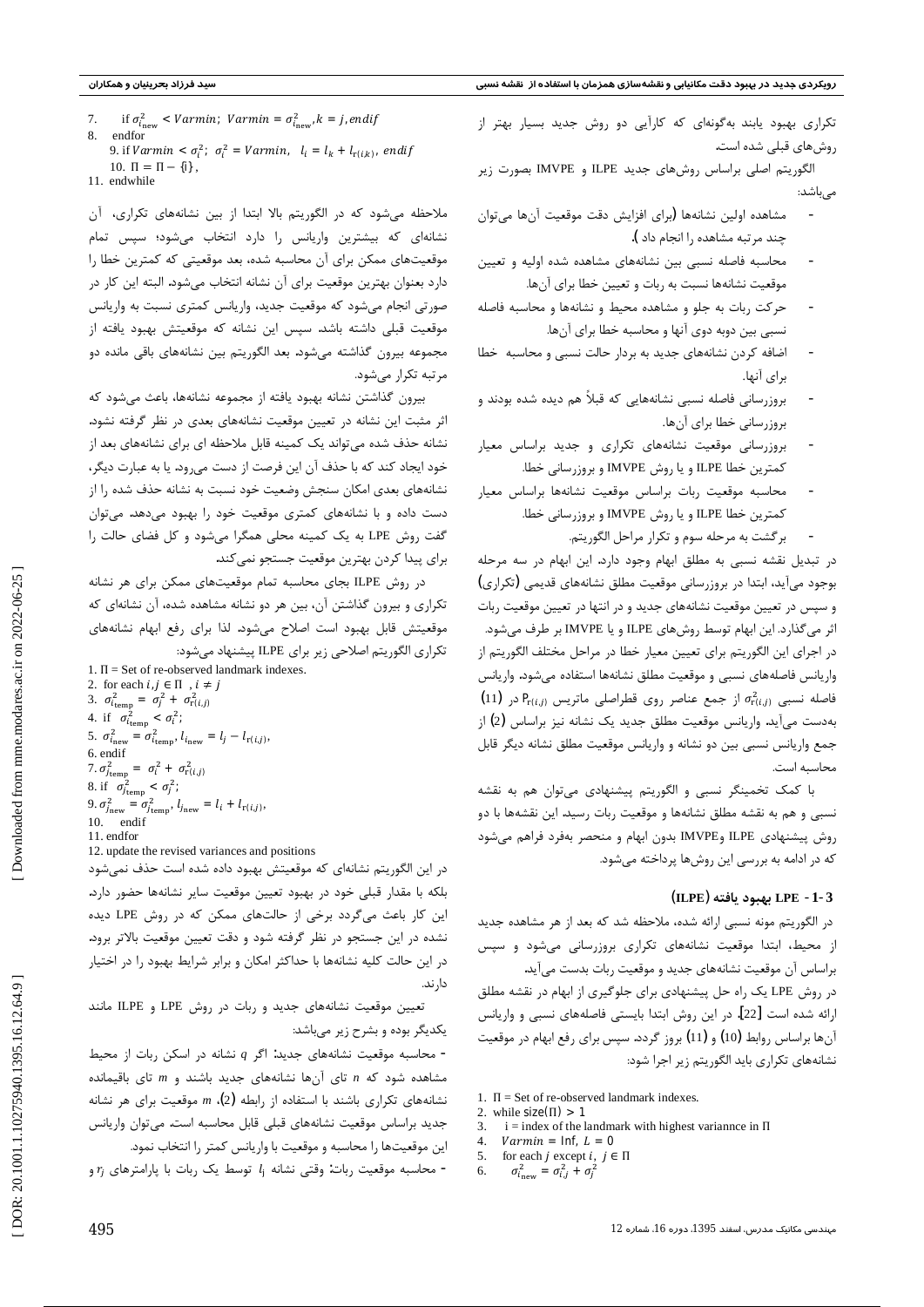در روش MVPE، اگر در اسکن ربات از محیط،  $q$  نشانه مشاهده شود که

تای آنها جدید و m تای بقیه نشانههای تکراری باشند، برای رفع ابهام در  $n$ موقعیت نشانههای تکراری در این روش باید الگوریتم زیر انجام شود [22]:

- 1.  $\Pi$  = Set of re-observed landmark indexes.
- 2. while size  $(\Pi) > 1$
- 3.  $j =$  index of the landmark with highest variannce in  $\Pi$
- 4.  $\Pi = \Pi {j \choose i}$
- 5.  $l_{\text{new}} = 0, \mu = 0$
- 6. for each  $i \in \Pi$
- $\sigma_i^2 = \sigma_i^2 + \sigma_{i,j}^2$ 7.
- $l_i = l_i + l_{\text{r}(i_i j)},$ 8.
- 9.  $\mu = \mu + 1/\sigma_i^2$
- 10.  $l_{\text{new}} = l_{\text{new}} + l_j \mathbf{I} \sigma_j^2$
- 11. endfor
- 12.  $\sigma_i^2 = 1/\mu$
- 13.  $l_i = l_{\text{new}} / \mu$
- 14. endwhile

در این الگوریتم برای بروزرسانی موقعیت نشانههای تکراری ابتدا نشانه با بیشترین واریانس انتخاب میشود و تمام موقعیتهای ممکن و واریانس آنها، برای این نشانه محاسبه و سیس با استفاده از تخمین MVUE بهترین موقعیت با کمترین واریانس بهدست میآید. در مرحله بعدی این نشانه بروز شده از مجموعه نشانههای تکراری خارج شده و مجدداً عملیات بروزرسانی برای نشانههای بعدی اجرا میشود.

با این الگوریتم اثر مثبت هر نشانه قبلی در بهبود موقعیت نشانههای بعدی در نظر گرفته نمیشود. علاوه بر این نکته، اثر موقعیت قبلی یک نشانه تکراری در محاسبه موقعیت جدید خودش در نظر گرفته نشده است.

در روش بهبود يافته IMVPE اين دو ضعف حل شده است؛ بگونهاي كه در هر بروزرسانی یک نشانه تکراری، مقدار موقعیت قبلی آن نیز مانند بقیه موقعیتهای ممکن در محاسبات وارد میشود و در ضمن برای نشانههای بعدی نیز موقعیت قبلی این نشانه بروز شده در محاسبات وارد میگردد. لذا الگوریتم اصلاح شده IMVPE برای بروزرسانی موقعیت نشانههای تکراری بەشرح زير است:

1.  $\Pi$  = Set of re-observed landmark indexes.

2. for each  $j \in \Pi$ 3.  $\Pi' = \Pi - {j \choose j}$  $l_{\text{new}} = l_{j_{\text{old}}} \tilde{\boldsymbol{I}} \sigma_{j_{\text{old}}}^2$ ,  $\mu = \mathbf{1} \tilde{\boldsymbol{I}} \sigma_{j_{\text{old}}}^2$ <br>for each  $j \in \Pi'$  $\overline{4}$ .  $\sim$  $\sigma_i^2 = \sigma_i^2 + \sigma_{\text{r}(i,j)}^2$ 6.  $l_i = l_i + l_{\text{r}(i,j)}$ 7.  $\mu = \mu + 1/\sigma^2$ 8.  $\mathbf{Q}$  $l_{\text{new}} = l_{\text{new}} + l_j \boldsymbol{I} \sigma_j^2$ 10. endfor  $\sigma_{j_{\rm new}}^2 = 1/\mu$  $11.$  $12.$  $l_{j_{\text{new}}} = l_{\text{new}} \mathbf{1} \mu$ 13. endfor

14. update the revised variances and positions

در حلقه بیرونی این الگوریتم، برای تمام m نشانه تکراری مشاهده شده موقعیت و واریانس جدید محاسبه میشود و در حلقه درونی برای هر نشانه براساس 1-m موقعيت قابل محاسبه از ساير نشانهها و موقعيت قبلى، موقعيت كمينه آن نشانه با استفاده از روابط (29) و (30) استخراج مي گردد.

در اینجا نیز تعیین موقعیت نشانههای جدید و ربات در روش MVPE و IMVPE مانند یکدیگر بوده و بهشرح زیر میباشد:

محاسبه موقعیت نشانههای جدید: با استفاده از (2)، m موقعیت ممکن برای هر نشانه براساس موقعیت نشانههای تکراری جدید همراه با واريانس آنها قابل محاسبه است كه براحتى مى توان با (29) و (30) موقعيت بهینه با واریانس کمینه را برای هر نشانه جدید بدست آورد. با توجه به "شكل 2" مشاهده مى شود، موقعيت ربات " $x_r$  7" با توجه به "شكل 2" مى تواند  $\theta_j$ از رابطه زیر محاسبه شود:

$$
\begin{bmatrix} x_r \\ y_r \end{bmatrix} = l_j - \begin{bmatrix} r_j \cos \beta_j \\ r_j \sin \beta_j \end{bmatrix}
$$
 (25)

اگر فرض کنیم که  $\beta_i$ 6 و  $l_i$ مستقل از هم باشند، براساس (16) واریانس موقعیت ربات  $\sigma_{\rm R}^2$  بهصورت زیر قابل محاسبه است:

$$
\sigma_{\rm R}^2 = \sigma_{l_i}^2 + \text{trace}(\mathbf{Q}_{\mathbf{r}(i,j)}|_{r_i=0, \ \beta_i=0})
$$
 (26)

برای موقعیت ربات،  $q$  مقدار براساس موقعیت تمام نشانهها قابل محاسبه است که میبایستی موقعیت با کمترین واریانس را انتخاب نمود.

تعیین موقعیت نشانههای جدید و ربات در روش ILPE مانند روش قبلی LPE میباشد ولی از آنجایی که بروزرسانی موقعیت نشانههای تکراری تاثیر مستقیمی روی دقت موقعیت نشانههای جدید و ربات دارد لذا بهبود بروز رسانی موقعیت نشانههای تکراری در روش ILPE، سبب شده که بهبود قابل توجهی در روش پیشنهادی ایجاد شود بهگونهای که مونه مبتنی بر روش ILPE در تمام شرایط بهتر از روش LPE عمل میکند.

لازم بهذكر است كه الگوريتم ILPE يك الگوريتم بهينه نيست ولي حجم محاسبات آن در مقایسه با دقت جوابی که میدهد قابل توجه میباشد. در بخش 4 نشان داده می شود که این روش در تمام مواقع بهتر از EKF استاندارد و LPE عمل می کند.

#### MVPE -2-3 بهبود يافته (IMVPE)

برخلاف روشLPE و ILPE در این جا بجای انتخاب موقعیت با کمترین واریانس، از تمام موقعیتهای بهدست آمده برای ربات و نشانهها برای بدست آوردن موقعیت نهایی با کمترین واریانس خطا استفاده میشود. این روش مبتنی بر تخمین 'MVUE میباشد [26].

در تئوری تخمین برای محاسبه کمترین واریانس از تعداد N مشاهده  $a = [a_1, a_2, \cdots, a_N]^T$  مستقبل  $a_1, a_2, \cdots, a_N$  =  $[a_1, a_2, a_3]$ د نظر  $\sigma_1$ ، میتوان مدل خطی a = fa + w میتوان مدل خطی .  $\sigma_1, \sigma_2, \cdots, \sigma_N$ گرفت که در آن aبردار مشاهدات، w بردار نویز مشاهدات و بردار f برابر مقدار "11, ··· ,11] = f مي باشد. حال با فرض نويز گوسي با متوسط صفر می توان به یک تخمین بهینه با کمترین واریانس رسید. تخمین این متغیر و واريانس كمينه آن از روابط زيرقابل محاسبه هستند:

$$
\hat{a} = (\mathbf{f}^{\mathrm{T}} \mathbf{M}^{-1} \mathbf{f}^{\mathrm{T}} \mathbf{M}^{-1} \mathbf{f} \tag{27}
$$

$$
\sigma_{\rm opt}^2 = (\mathbf{f}^{\rm T} \mathbf{M}^{-1} \mathbf{f})^{-1} \tag{28}
$$

 $\sigma^2$ که در آن ■ ماتریس کوواریانس مشاهدات و  $\sigma^2_{\rm opt}$  کمترین واریانس تخمین بوده که با باند کرامر رائو برابر است (کمترین واریانس برای تخمین را دارد) [24]. با فرض استقلال اندازهگیریها و یا مشاهدات، ماتریس کوواریانس قطری خواهد شد و روابط بهصورت ساده زیر می شوند:

$$
\hat{a} = \sum_{i=1}^{N} \frac{a_i}{\sigma_i^2} / \sum_{i=1}^{N} \frac{\mathbf{1}}{\sigma_i^2}
$$
\n(29)

$$
\frac{\mathbf{1}}{\sigma_{\text{opt}}^2} = \sum_{i=1}^N \frac{\mathbf{1}}{\sigma_i^2}
$$
(30)

بنابراین برای تخمین موقعیت ربات و نشانهها از (29) و (30) میتوان برای تخمين بهينه با كمترين واريانس ممكن استفاده نمود.

<sup>&</sup>lt;sup>1</sup> Minimum variance unbias estimator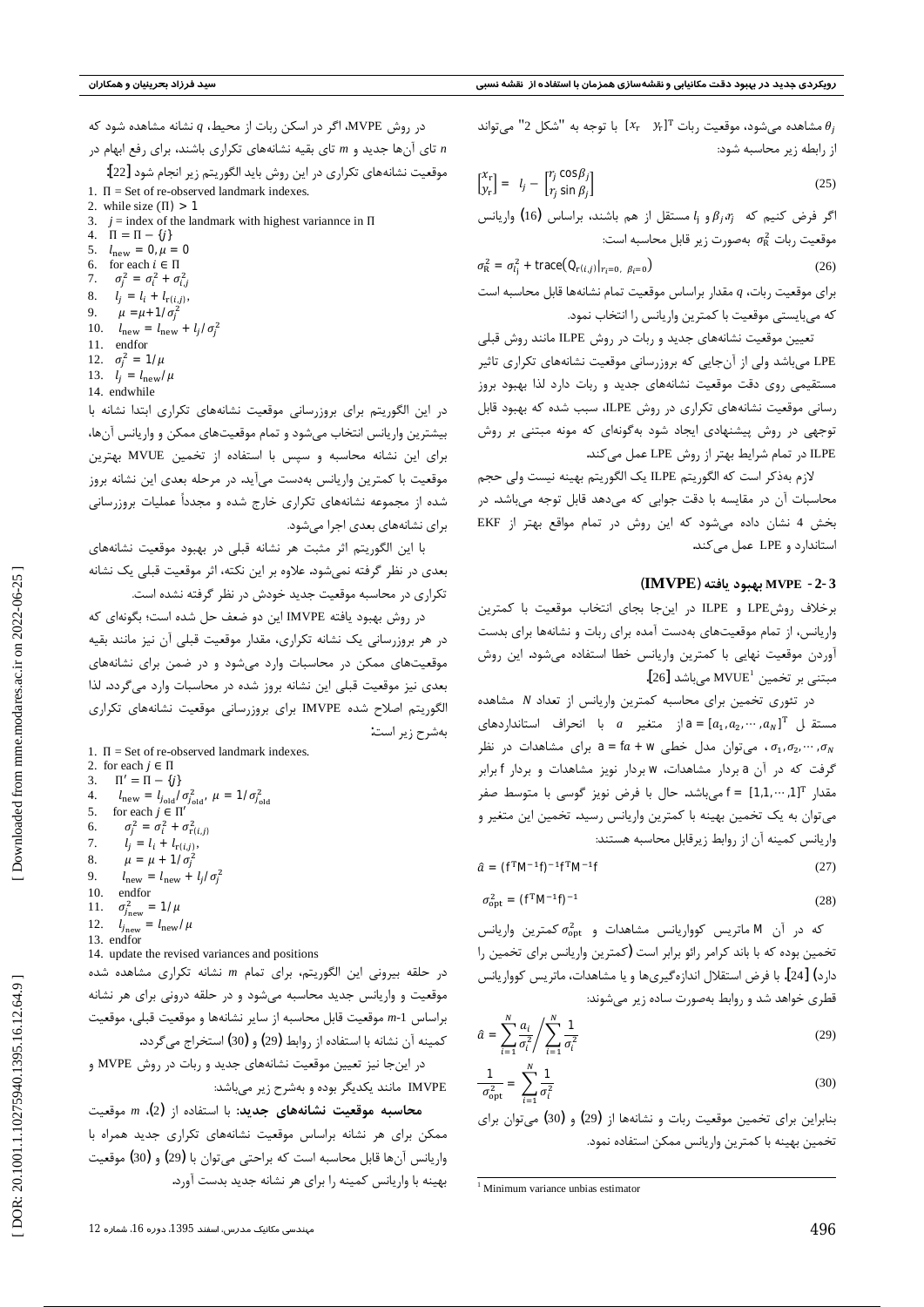$q$  تعیین موقعیت ربات: براساس تعداد کل نشانههای مشاهده شده موقعیت برای ربات، همراه با واریانس مربوطه براساس روابط (25) و (26) میتوان بهدست آورد. سپس با استفاده از (27) و (30) موقعیت بهینه ربات قابل محاسبه خواهد بود.

لازم به ذکر است که تخمینگر واریانس کمینه وقتی نویز اندازهگیری گوسی و اندازهگیریها مستقل از هم باشند بهینه است. درصورتی که وجود این دو فرض در تخمین گر نسبی اثبات نشده است، روش پیشنهادی بهینه نخواهد بود؛ اما در بخش 4 نشان خواهیم داد که این روش در تمام شرایط تست كارآيي بهتر از مونه با MVPE و EKF استاندارد دارد.

#### 3-3- حجم محاسبات و حافظه مورد نیاز در مونه نسبی جدید

حجم محاسبات موردنیاز در روشهای مونه مبتنی بر نقشه نسبی تقریباً با یکدیگر برابر است. حجم محاسبات این روشها بسیار کمتر از مونه مطلق مبتنی بر تخمینگر کالمن میباشد. چون اگر N نشانه در محیط وجود داشته باشد؛ حجم محاسبات مونه معمولی از مرتبه  $O(N^2)$ است ولی حجم محاسبات مونه جدید خیلی کمتر بوده و چون محاسبات بروز رسانی بصورت مستقل از هم انجام میشود؛ حجم محاسبات نسبت به مونه معمول بشدت  $q$  کاهش پیدا کرده و به مرتبه  $q^2$   $q$  می سد که در آن  $q$  متوسط تعداد نشانههای دیده شده در هر بار اسکن ربات از محیط است. این مقدار معمولاً ثابت بوده و با افزایش تعداد نشانهها تغییر نمیکند و به تراکم نشانهها در محيط وابسته است.

حجم حافظه مورد نیاز در روشهای پیشنهادی مبتنی بر نقشه نسبی در بدترین شرایط ممکن که تمام نشانههای محیط بهصورت همزمان در یک اسکن ربات دیده شوند، تقریباً برابر مونه مطلق است؛ چون در مونه جدید بردار حالت  $N(N-1)$  مقدار داشته و به همین تعداد حافظه برای نگهداری واریانس حالتها نیاز است. از طرف دیگر برای نگهداری موقعیت مطلق نشانهها و واریانس آنها نیاز به 4N حافظه دیگر میباشد؛ که مجموعاً (2N(N+2 حافظه نیاز است. در مونه مطلق بردار حالت حدوداً 3+2x تایی بوده و ماتریس کوواریانس آن 2 $\sqrt{2}$ (2+2) مقدار متفاوت خواهد داشت که در مجموع حافظه موردنیاز در هر دو تقریباً یکسان است. اما در حالت عملی هیچگاه این بدترین شرایط برای مونه نسبی بوجود نمیآید. بهعنوان نمونه در شبیهسازی انجام شده بخش 4 كه در محيط 175 نشانه وجود دارد طول بردار حالت نسبی 1025 است؛ یعنی مونه نسبی مبتنی بر روشهای پیشنهادی کمتر از یک سی|م مونه مطلق مبتنی بر تخمینگر کالمن حافظه نیاز دارد.

### 4- آزمایش ها

برای تست عملکرد و مقایسه روشهای پیشنهادی از محیطی با نشانههای مصنوعی استفاده میشود. در این تست کارآیی روشهای بهبود یافته در مقایسه با روشهای قبلی و EKF-SLAM استاندارد مقایسه میگردد. برای این شبیهسازی از نرمافزار شبیهساز بایلی [27] استفاده شده و با توجه به امکان تغییر شرایط شبیهسازی، اثر عدم قطعیتها و تغییرات پارامترهای مختلف ربات و حسگرها را بر روی عملکرد روشهای مختلف بررسی شده است.

در این شبیهسازی، تستها در یک فضای 200×200 متر و دو فضای 400×400 متر انجام میشود و ربات همواره از مبداء مختصات محیط شروع  $400$ بحرکت میکند. پارامترهایی که میتوان در شبیهساز آنها را تغییر داد در جدول (1) قابل مشاهده میباشند.

جدول1 پارامترهای قابل تنظیم در شبیه سازی

| <b>Table1</b> Simulation parameter setting |                               |
|--------------------------------------------|-------------------------------|
| مقدار                                      | پار امتر                      |
| 1m                                         | فاصله محور چرخهای ربات        |
| 10Hz                                       | فركانس سيستم كنترل            |
| 2sec                                       | فركانس مشاهده                 |
| $\mathbf{30}^{\rm o}$                      | حداكثر زاويه چرخش فرمان ربات  |
| 25m                                        | بر د ماکزیمم حسگر مشاهده      |
| $2, 0.2$ m/s,                              | سرعت ربات و انحراف معيار آن   |
| $1^{\circ}$                                | انحراف معيار زاويه فرمان ربات |
| $1^{\circ}$                                | انحراف معيار حسگر قطبنما      |
| $0.1$ m, $1^{\circ}$                       | انحراف معيارهاى حسگر مشاهده   |
|                                            |                               |

برای آن که اثر دنباله نویز که یک فرآیند تصادفی است در شبیه سازی اثر نامطلوبی نگذارد هرتست با پارامترهای ثابت خودش حداقل 50 مرتبه تکرار شده و سپس روی تمام مقادیر و معیارهای جمع آوری شده، متوسط گیری صورت گرفته است. پارامتر حسگر زاویه ربات مانند  $\sigma_a$ ، فقط برای روشهای مبتنی بر نقشه نسبی استفاده میشود و پارامترهای مرتبط با خصوصیات ربات مانند زاويه فرمان و فاصله چرخها فقط در مونه مطلق كاربرد دارند.

هدف در این بخش بررسی عملکرد و قابلیتهای مونه بهبود یافته جدید نسبت به روشهای قدیمی است ولی برای مقایسه کارآیی روشهای مونه نسبی و مطلق، مقایسهای نیز با مونه مبتنیبر EKF نیز صورت میپذیرد. برای این مقایسه از معیار مجذور میانگین مربعات خطا<sup>1</sup>(RMSE)برای تعیین موقعیت ربات در طول مسیر طی شده و تخمین مکان نشانهها استفاده می شود. در شکلها و توضیحات شبیهسازی، مونه نسبی با روشهای پیشنهادی جدید با عنوان ILPE و IMVPE وروشهای قبلی با LPE و MVPE و مونه مطلق مبتنى بر فيلتر كالمن توسعه يافته با نماد EKF مشخص شدەاند.

رفتار EKF-SLAM در مسیرهای کوتاه و با تعداد نشانه کم بخوبی قابل بررسی و ارزیابی نیست؛ لذا در اینجا برخلاف [22] که طول مسیر 180 متر و تعداد نشانهها 35 عدد بود تست در چند محیط بزرگ انجام شده است. مسيرهاي تست از1350 مترتا 6214 متر و تعداد نشانهها از 177 تا 500 عدد میباشد. "شکل 4" محیطهای تست را نشان میدهد. در "شکل 4" مسیر ربات و موقعیت نشانهها هم در حالت واقعی و هم برای روشهای ILPE ،EKF و IMVPE نشان داده شده است.

ملاحظه میشود روشهای پیشنهادی آنچنان با دقت موقعیت نشانهها و مسیر ربات را تخمین زدهاند که تفکیک آنها از میزان واقعی حتی در تصاویر بزرگ شده بهسختی امکان پذیر است اما عدم دقت EKF بخوبی قابل مشاهده مىباشد.

"شكل 5" خطاى تعيين موقعيت ربات براى پنج روشLPE ،EKF ILPE ،MVPE و IMVPE درسرعت"های مختلف ربات و براساس تغییرات عدم قطعیت در سرعت  $\sigma_v$  و زاویه فرمان ربات  $\sigma_c$  برای محیطهای تست "شكل 4" را نشان مىدهد. ملاحظه مىشود كه روشهاى مبتنىبر نقشه نسبی نسبت به تغییرات عدم قطعیت در مدل حرکت ربات حساس نبوده و تقریباً ثابت میباشند و اگر هم با افزایش سرعت ربات دارای تغییرات جزیی هستند این تغییرات ناشی از تاثیر سرعت روی عملکرد حسگر مشاهده مے باشد.

<sup>&</sup>lt;sup>1</sup> Route Mean Squire Error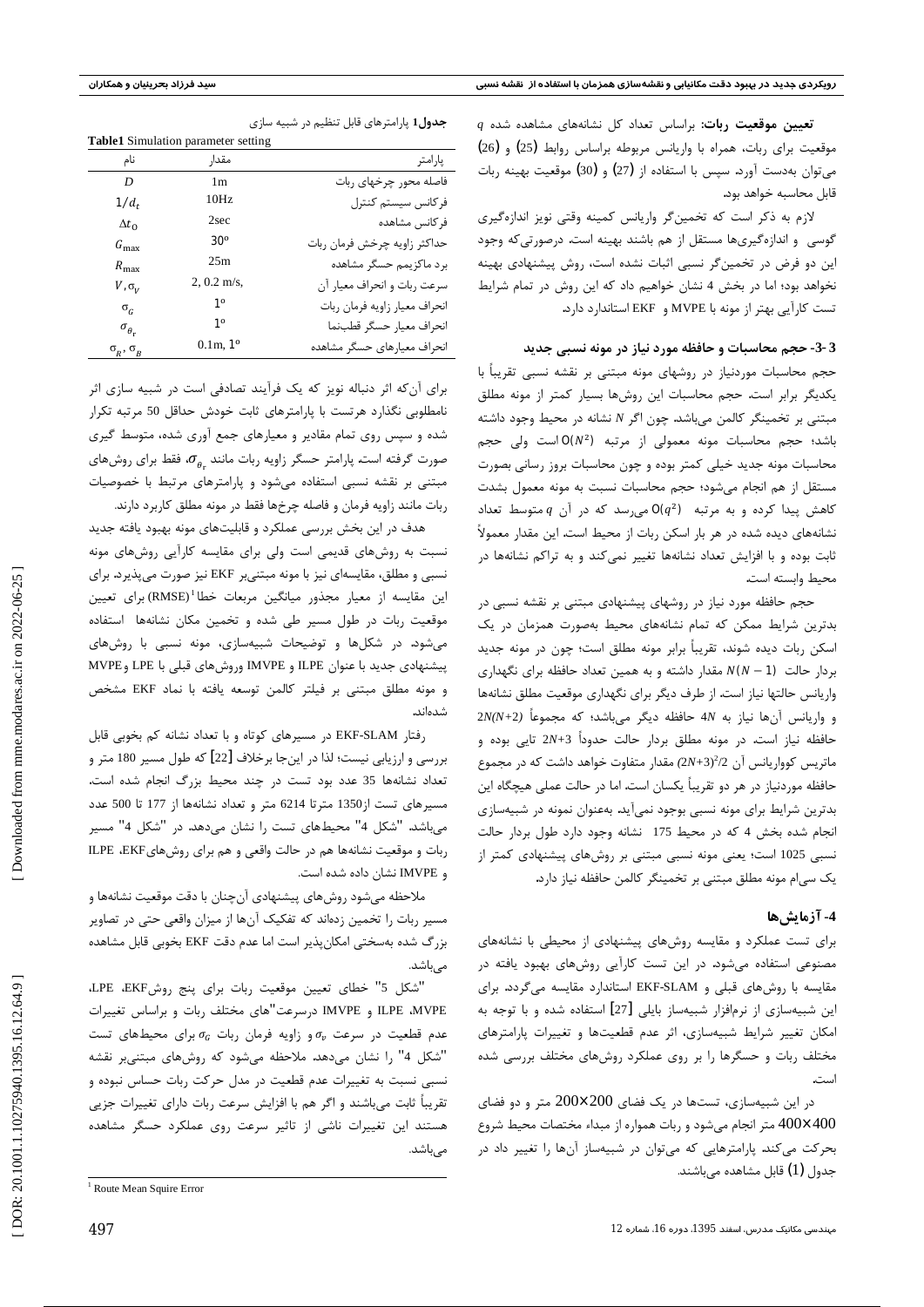

Fig. 5 RMSE of robot position for EKF, LPE, ILPE, MVPE and IMVPE methods based on various robot speeds (1-2-3m/s) and changes in uncertainty of robot speed  $\sigma_v$  and uncertainty of robot steering angle

شکل5 RMSE موقعیت ربات برای روشهایMVPE ،LPE ،EKF و IMVPE در سرعتهای مختلف ربات (1، 2 و 3 متر بر ثانیه) براساس تغییرات عدم قطعیت سرعت  $\sigma_G$  ربات  $\sigma_v$  و عدم قطعیت زاویه چرخ ربات,

بزرگ شده دقت شود مشاهده میگردد که دقت روشهای مبتنی بر نقشه نسبی به ترتیب از IMVPE به MVPE ،ILPE و LPE کاهش می یابد. این بدین معنی است که روش پیشنهادی ILPE که بهبود یافته LPE است؛ از روش MVPE نیز پیشی گرفته است. "شکل 2" مانند یکی از تستهای صورت گرفته در [22] است با این تفاوت که در اینجا محیط تست بزرگتر شده است. ملاحظه میشود در اینجا بهواسطه افزایش طول مسیر روش .<br>EKF بهواسطه ماهیت واگرای خود، خطای بیشتری نشان داده بهطوریکه در تمام طول تست RMSE آن بیشتر از روش LPE است؛ این در صورتی است که در تست مشابه [22] در عدم قطعیتهای کم مدل حرکت ربات، EKF بهتر از LPE بود.

یکی از نقاط ضعف تستهای انجام شده در [22] جهت مقایسه EKF با روش های LPE و MVPE، انجام کلیه تستها براساس تغییرات عدم قطعیت  $\sigma_v$ سرعت ربات  $\sigma_v$  و عدم قطعیت زاویه چرخ ربات  $\sigma_{\rm G}$  بوده است. تغییرات این دو پارامتر فقط روی عدم قطعیت مدل حرکتی ربات و روش EKF موثر است در صورتی که جهت ایجاد شرایط عادلانه در تست، لازم است عدم قطعیت حسگر زاویه ربات (حسگرقطبنما) . $\sigma_{\theta_{n}}$ ا نیز تغییر داد تا تاثیر آن بر روی روشهای مبتنی بر نقشه نسبی نیز بررسی شود.

"شكل 6" متوسط مجذور خطاى تعيين موقعيت ربات را براى روشهای ILPE ،MVPE ،LPE ،EKF و IMVPE درسرعتهای مختلف ربات و براساس تغییرات عدم قطعیت درزاویه فرمان ربات  $\sigma_G$  و عدم قطعیت در زاویه حسگر زاویه ربات (حسگر قطبنما)  $\sigma_{\theta_{\rm r}}$  نشان میدهد. ملاحظه میشود که در این تست دیگر خطای روشهای مبتنیبر نقشه نسبی ثابت نیستند و با افزایش عدم قطعیت در حسگر زاویه ربات، خطای آنها نیز افزایش می یابد. "شكل 6" نشان مىدهد در اين شرايط كه عدم قطعيت حسگر زاويه ربات در کنار عدم قطعیت زاویه فرمان درحال تغییر و افزایش است باز هم روشهای



Fig.4 The simulated test environments with the robot path and landmarks positions (Lm) of actual positins, EKF, ILPE and IMVPE methods estimation in closed-loop path, a) with 1300 meters length and 175 landmarks, b) with 6214 meters length and 400 landmarks, c) with 5000 meters length and 500 landmarks,

**شکل4** محیطهای شبیهسازی همراه با موقعیت نشانهها و مسیرربات که در آن مسیر واقعی ربات و محل نشانهها در حالت واقعی و برای روشهای IMVPE ،ILPE ،EKF مشخص شدهاست. الف) مسیر 1350 متری با 175 نشانه، ب) مسیر 6214 متری با 400 نشانه، پ) مسير 5000 متري يا حدود 500 نشانه.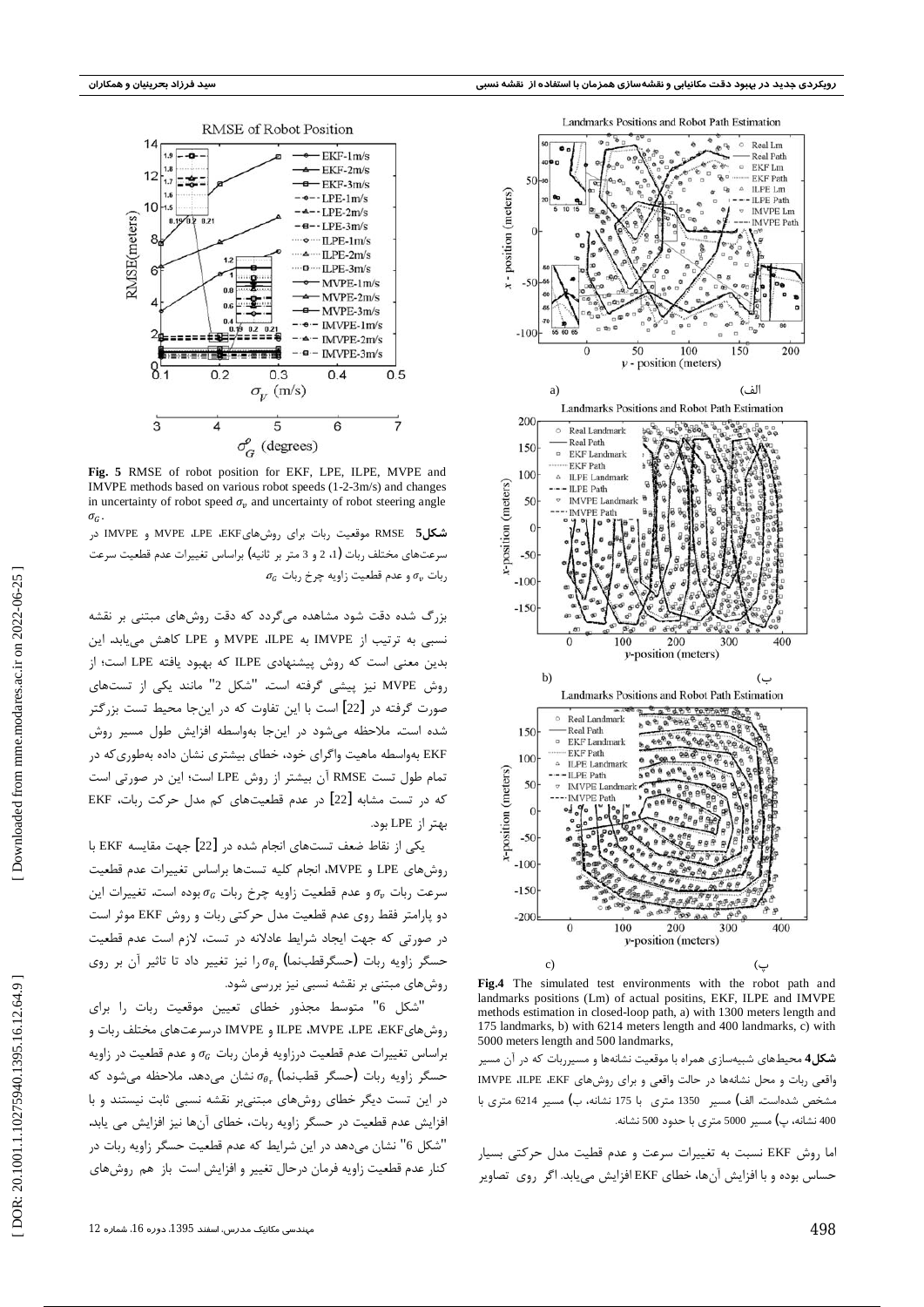

Fig.7  $\sigma_{\text{RMSE}}$  of robot position for EKF, LPE, ILPE, MVPE and IMVPE with different robot speeds  $v = 1,2,3m/s$  and  $\sigma_v = 0.1v$  based on  $\sigma_G$  and  $\sigma_{\theta_r}$ .

شکل 7 RMSE موقعیت ربات برای روشهای MVPE ،LPE ،EKF و IMVPE در  $\sigma_{\theta_r}$  سرعتهای مختلف 1، 2 و3 متر بر ثانیه و با  $\sigma_v = \mathbf{0.1}$  براساس تغییرات  $\sigma_G$  و .



Fig.8 The RMSE of robot positioning for EKF, LPE, ILPE, MVPE and IMVPE methods based on different values for  $\sigma_{\theta_r}$  whit  $v = 2m/s$ .  $\sigma_v = 0.2 m/s$  and  $\sigma_G = 1^\circ$ .

شكل RMSE 8 موقعيت ربات براي روش هاي MVPE ،LPE ،EKF و IMVPE  $\sigma_v$  براساس تغييرات وسيع  $\sigma_{\theta_r}$  در سرعت ربات 2 متر بر ثانيه و با 0.2m/s بر  $\sigma_c = 1^\circ$ 

به خطای EKF میرسد. در حالی که خطای روش IMVPE بعد از رسیدن به حدود 10 درجه هنوز به خطای EKF نرسیده است. لذا بهخوبی  $\sigma_{\theta_r}$ .<br>ملاحظه می شود که روشهای مبتنیبر نقشه نسبی در مقابل عدم قطعیت زاویه ربات مقاوم میباشند و علاوه بر این روشهای پیشنهادی جدید IMVPE و ILPE نسبت به روشهای قبلی در مقابل عدم قطعیت حسگر زاویه ربات بهتر عمل می کنند و مقامتر هستند.

#### 5- نتيجه گيري

در این مقاله برای پیادهسازی مونه با نقشه نسبی، دو روش جدید ILPE و IMVPE ارائه شد. این روشها بهبود یافتهی روشهای LPE و MVPE در مکان یابی و نقشهبرداری همزمان مبتنی بر نقشه نسبی هستند. روشهای پیشنهادی در کنار کاهش حجم محاسبات و عدم نیاز به سینماتیک ربات، می توانند با سوئیچ متوالی بین حالت نسبی و حالت مطلق، در کنار ساخت نقشه نسبی، نقشه مطلق و موقعیت ربات را نیز بهدست آورند.



Fig.6 RMSE of robot position for EKF, LPE, ILPE, MVPE and IMVPE with different robot speeds  $v = 1,2,3$ m/s and  $\sigma_v = 0.1v$  based on  $\sigma_G$  and  $\sigma_{\theta_r}$ .

شکل 6 RMSE موقعیت ربات برای روشهای MVPE ،LPE ،EKF و IMVPE در  $\sigma_{\theta_r}$  سرعتهای مختلف 1، 2 و3 متر بر ثانیه و با  $\sigma_v = 0.1$  براساس تغییرات  $\sigma_{\theta_r}$  و

مبتنی بر نقشه نسبی همواره بهتر از EKF عمل میکنند و هنوز هم دقت روشهای مبتنیبر نقشه نسبی به ترتیب از IMVPE به MVPE ،ILPE و LPE کاهش مے پابد.

این تست نشان میدهد که روش پیشنهادی ILPE بهتر از روش MVPE عمل نموده و روش پیشنهادی IMVPE از تمام روشها کارآیی بیشتری دارد. البته ,وش ILPE نسبت به ,وش قبلي ILPE بهصورت چشمگيري بهبود يافته است که این بهدلیل الگوریتم جستجوی کامل آن است که مانع از آن میشود كه ILPE دركمينه محلي متوقف شود. اما بهبود روش IMVPE نسبت به روش قبلی MVPE خیلی قابل توجه نیست ولی درهر صورت این روش بهترین تخمین را از موقعیت ربات ونشانهها می;ند.

یک معیار مهم برای ارزیابی پایداری یک روش در مقابله با دنبالههای نویز مختلف، بررسی واریانس خطا در اجراهای متفاوت میباشد. "شکل 7" انحراف استاندارد متوسط مجذور خطاى تعيين موقعيت ربات  $\sigma_{\rm RMSE}$  ناشى از شرايط تست "شكل 6" مىباشد. ملاحظه مىشود  $\sigma_{\rm RMSE}$  روش EKF بين 60 تا 75 درصد متوسط آن در "شكل 6" است؛ در صورتى كه  $\sigma_{\text{RMSE}}$  در روشهای مبتنی بر نقشه نسبی حدود 20 درصد میباشد و این نشاندهنده پایداری این روشها در مقابل دنباله نویز و عدم قطعیتهای سیستم است.

ممکن است این تصور در ذهن شکل بگیرد که در روشهای مبتنی بر نقشه نسبی بهواسطه استفاده از حسگر زاویه ربات (حسگر قطبنما)، کارآیی بهتری نسبت به روش EKF ایجاد شده است اما باید یادآور شویم که مزیت اصلی روشهای مبتنیبر نقشه نسبی، مدلهای خطی آنها در تخمین کالمن و همگرایی آنها میباشد که این خطیسازی با استفاده از حسگر زاویه ربات بهدست آمده است. برای نشان دادن کارآیی روشهای جدید و بررسی این مسئله در یک تست عدم قطعیت زاویه فرمان ربات  $\sigma_{G}$ ، سرعت ربات و عدم قطعیت در سرعت ربات  $\sigma_v$  که تاثیر مستقیم روی عدم قطعیت زاویه ربات در  $\sigma_{\theta_{r}}$  وش EKF دارند را ثابت نگه داشته و عدم قطعیت در حسگر زاویه ربات که تاثیر مستقیم بر روی روشهای مبتنی بر نقشه نسبی دارد را در محدوده وسيعي تغيير داده شده است. "شكل 8" نتيجه اين تست را نشان ميدهد.

متوسط خطای RMSE روش EKF در این تست 4.84 متر است و ملاحظه میشود که خطای روش LPE بعد از رسیدن  $\sigma_{\theta_{\rm r}}$  به حدود 7 درجه